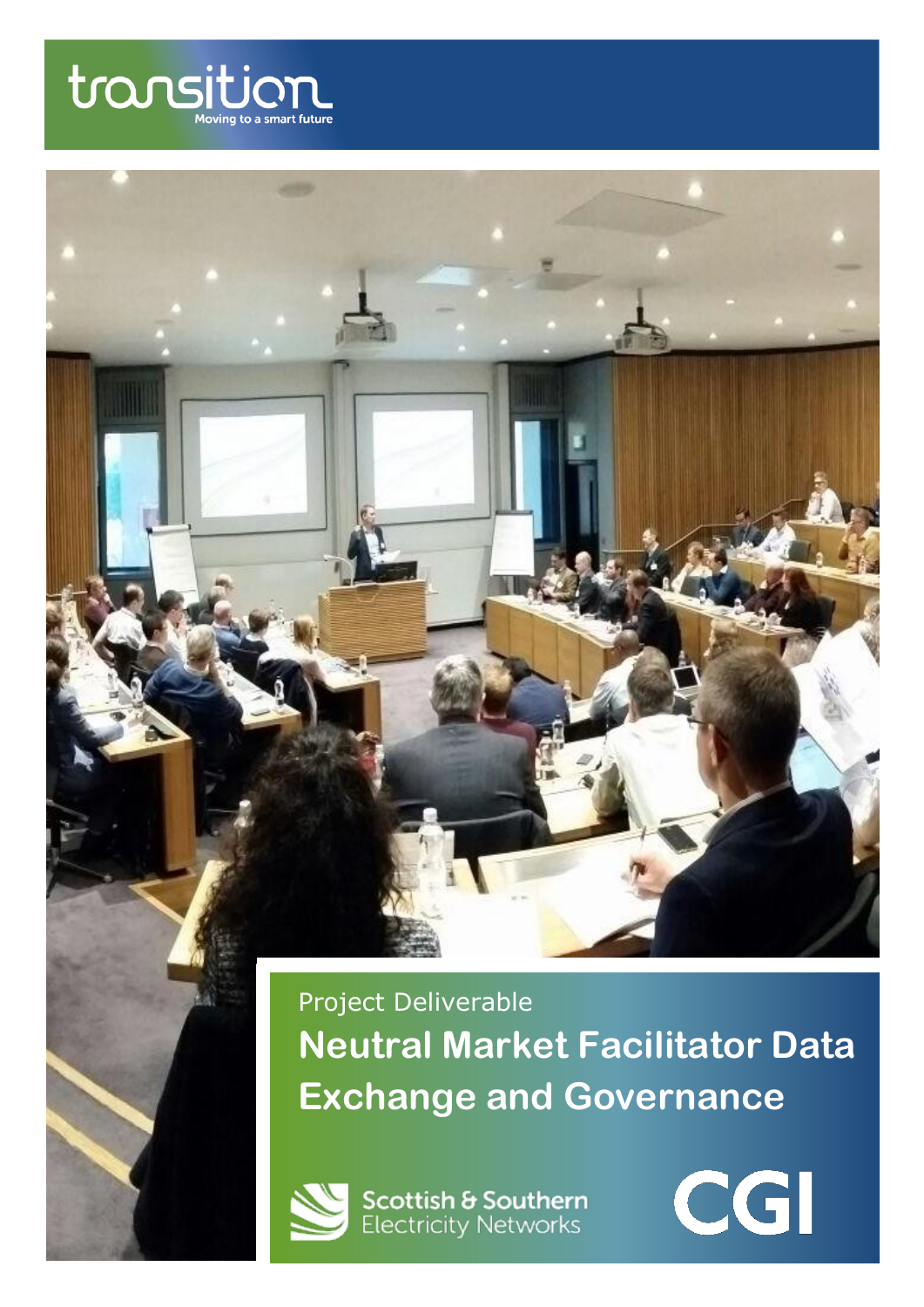

# **Table of contents**

| 1.   |                                                                                     |                 |
|------|-------------------------------------------------------------------------------------|-----------------|
| 1.1. |                                                                                     |                 |
| 1.2. |                                                                                     | $6\phantom{1}6$ |
| 1.3. |                                                                                     |                 |
| 1.4. |                                                                                     |                 |
| 2.   |                                                                                     |                 |
| 2.1. |                                                                                     |                 |
| 2.2. | Subsets of Data Entities in Information Exchange _______________________________10  |                 |
| 3.   |                                                                                     |                 |
| 3.1. |                                                                                     |                 |
| 3.2. |                                                                                     |                 |
| 3.3. | Characteristics of Information Exchanges (IER) _________________________________15  |                 |
| 3.4. |                                                                                     |                 |
| 3.5. |                                                                                     |                 |
| 4.   |                                                                                     |                 |
| 4.1. |                                                                                     |                 |
| 4.2. |                                                                                     |                 |
| 4.3. |                                                                                     |                 |
| 4.4. | Potential Types of Data Format for Data Exchange ________________________________26 |                 |
| 4.5. |                                                                                     |                 |
| 4.6. |                                                                                     |                 |
| 5.   |                                                                                     |                 |
| 5.1. |                                                                                     |                 |
| 5.2. |                                                                                     |                 |
| 5.3. | General Data Governance Principles for NMF Data _______________________________31   |                 |
| 5.4. | References to External Data Sets & Identifiers _________________________________32  |                 |
| 5.5. |                                                                                     |                 |
|      | PROPRIETARY AND CONFIDENTIAL                                                        | 37              |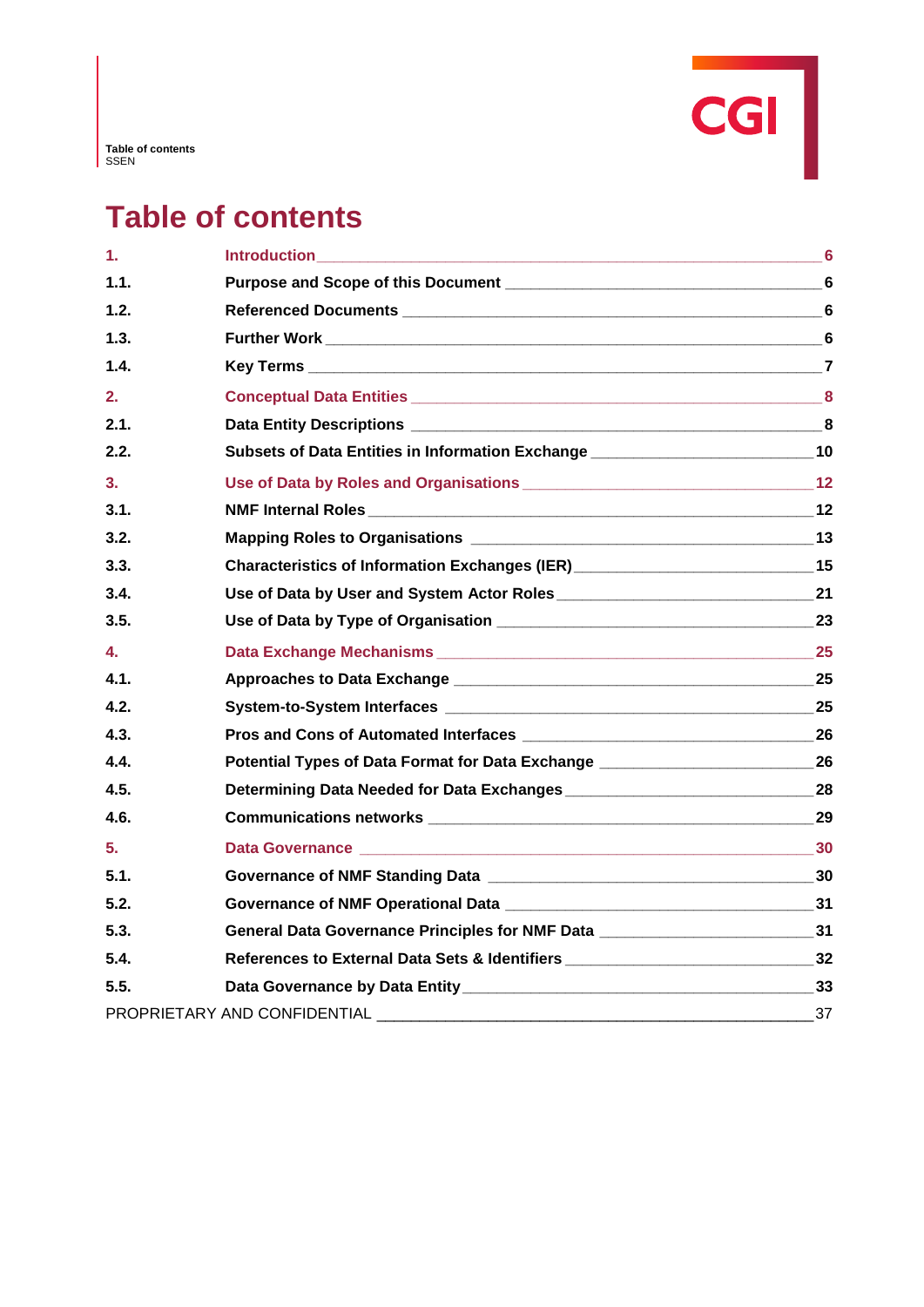

**List of tables** SSEN

# **List of tables**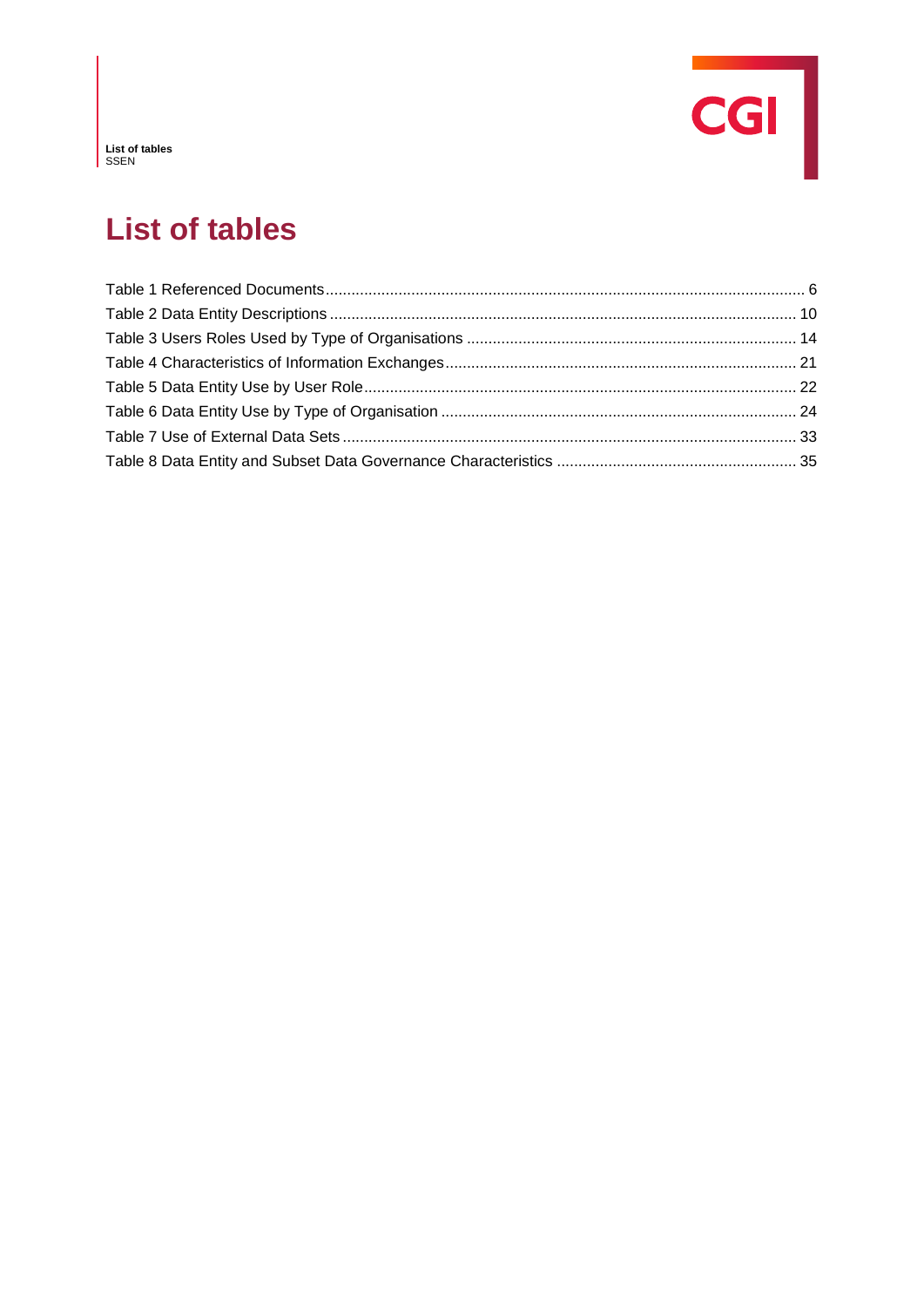| Project             | <b>TRANSITION</b>                                                |
|---------------------|------------------------------------------------------------------|
| <b>Document</b>     | SSEN-NMF Neutral Market Facilitator Data Exchange and Governance |
| Author              | <b>CGI/Peter Simister</b>                                        |
| <b>Version</b>      | 1.2                                                              |
| <b>Last Updated</b> | 17 May 2019                                                      |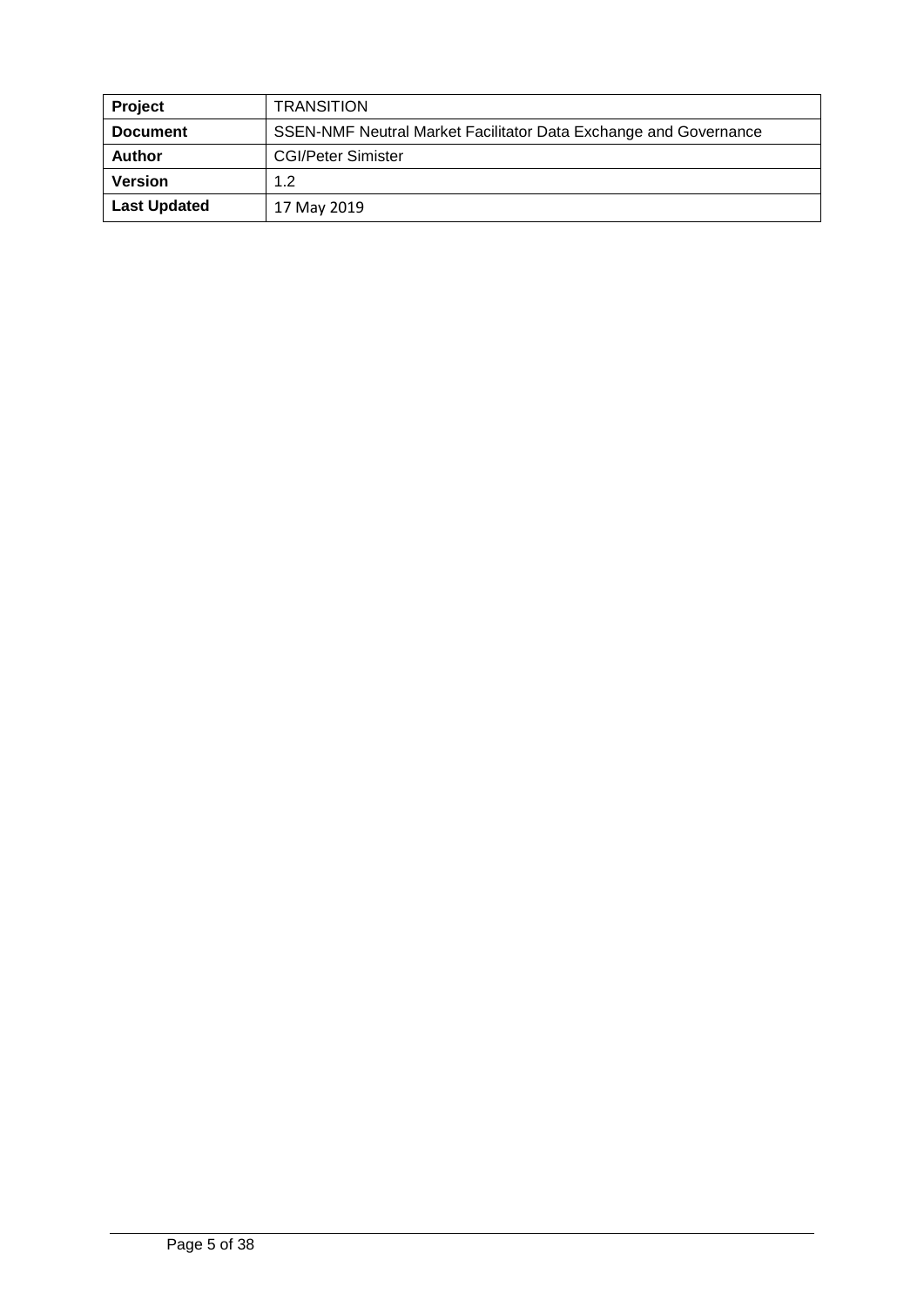

# **1. Introduction**

## **1.1. Purpose and Scope of this Document**

This document describes aspects of governance of the data stored in the Neutral Market Facilitator (NMF) and the exchange of data with other systems or people in other organisations via messages into and out of the NMF.

This document is prepared for Ofgem deliverable #2 in May 2019 for the TRANSITION project. It is not definitive, e.g. with regard to aspects of sensitivity of different data exchanges or access to different data entities by types of Industry Actor (a broad definition intended to covering all types of participant), but illustrates work being done for the TRANSITION project. Further work is required e.g. input from TRANSITION partners and further security analysis.

This document is not a detailed interface specification; that will be defined later in the project during design work.

Details of individual data items are mastered in the set of requirements documents for the NMF, including the requirements specification, information exchange requirement and data dictionary (see section [1.2\)](#page-4-1).

This work is intended to be applicable irrespective of the ENA Open Networks Future World framework chosen, where feasible.

| <b>Reference</b>                                  | <b>Document Name and Version</b>                                          |
|---------------------------------------------------|---------------------------------------------------------------------------|
| <b>NMF Requirements</b><br>Specification          | SSEN-NMF-REQ01-08 Neutral Market Facilitator Requirement<br>Specification |
| <b>NMF</b> Information<br>Exchange<br>Requirement | Appendix 6.2 of the NMF Requirements Specification                        |
| NMF Domain Data<br>Dictionary                     | Appendix 6.3 of the NMF Requirements Specification                        |

## <span id="page-4-1"></span>**1.2. Referenced Documents**

#### **Table 1 Referenced Documents**

#### <span id="page-4-0"></span>**1.3. Further Work**

This particular document has been created for a TRANSITION Ofgem deliverable, and will not be maintained subsequently in this particular form.

Further work will continue into high level design and other project phases, including:

- which information exchanges will be automated and which enabled by other means;
- data exchange formats and standards to be used;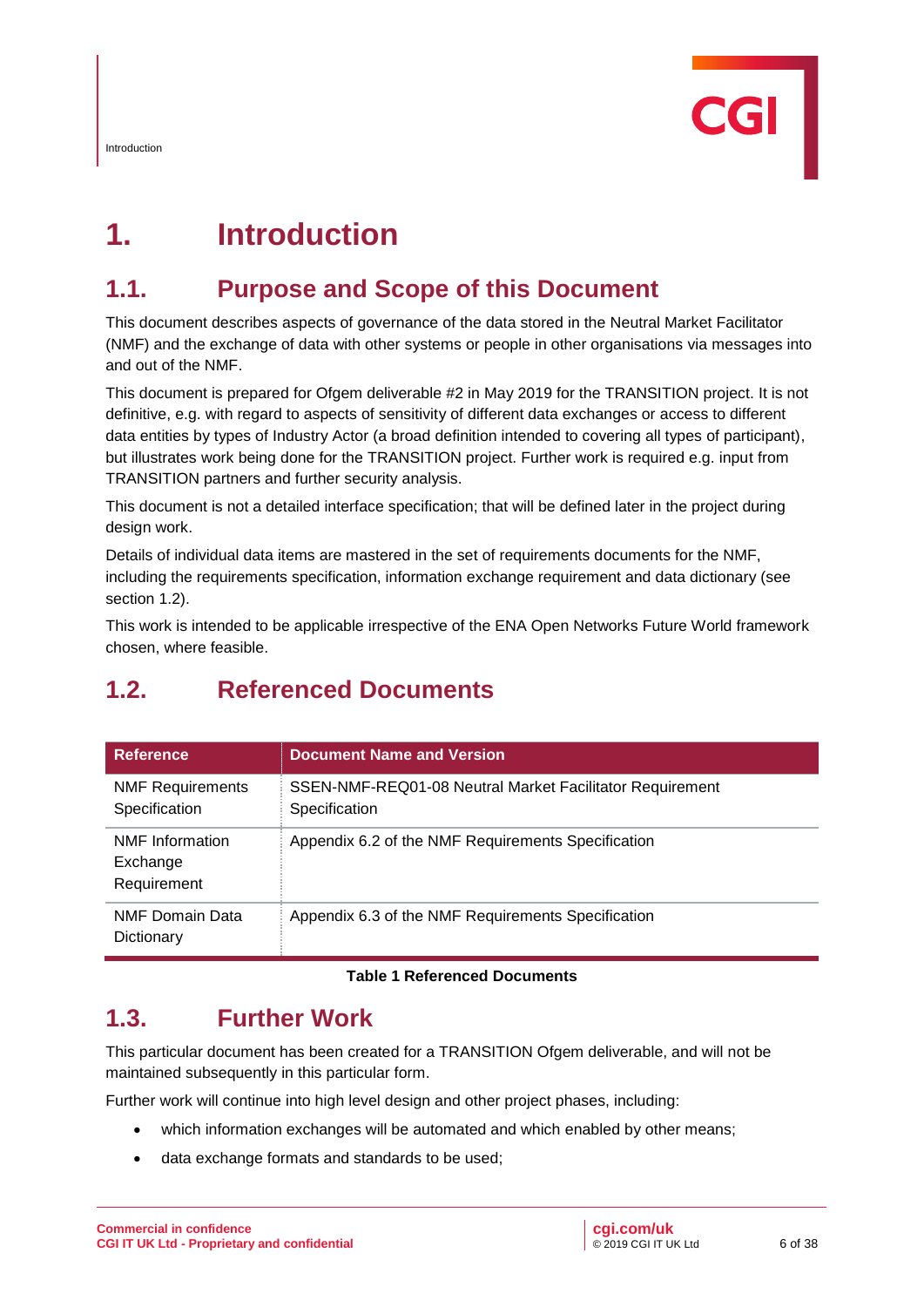Introduction



- identification of security requirements of data both in transit and at rest
- production of a draft interface specification for automated information exchanges;
- confirmation or selection of use & governance of any data from external data sets (e.g. identifiers for industry actors).

#### **1.4. Key Terms**

Please refer to the glossary in the NMF Requirements Specification.

Some additional definitions are provided here.

| <b>Term</b>           | <b>Meaning</b>                                                                                                                                                                                                                                        |
|-----------------------|-------------------------------------------------------------------------------------------------------------------------------------------------------------------------------------------------------------------------------------------------------|
| <b>BRP</b>            | Balance Responsible Party; an industry actor such as an electricity supplier with<br>responsibility for balancing energy volumes used, or paying for imbalances,<br>compared to declared forecasts                                                    |
| <b>CIM</b>            | Common Information Model. Approach for standardisation of storage and transfer<br>of information, covered by international standards such as IEC-62325 (electricity<br>market), IEC 61968 (distribution network) and IEC 61970 (transmission network) |
| <b>DSO</b>            | Distribution System Operator; the system operator role of an electricity distribution<br>region                                                                                                                                                       |
| <b>ESO</b>            | Electricity System Operator; the system operator role of the National Grid                                                                                                                                                                            |
| IA                    | <b>Industry Actor</b>                                                                                                                                                                                                                                 |
| <b>Industry Actor</b> | A broad definition of participants using or potentially using the NMF, intended to<br>cover all types of participant in the NMF                                                                                                                       |
| <b>WSC</b>            | Whole System Coordinator. This term is used to refer to a DSO or ESO system<br>coordination component, and is intended to be irrespective of the Future Worlds<br>approach taken (to the extent that is feasible)                                     |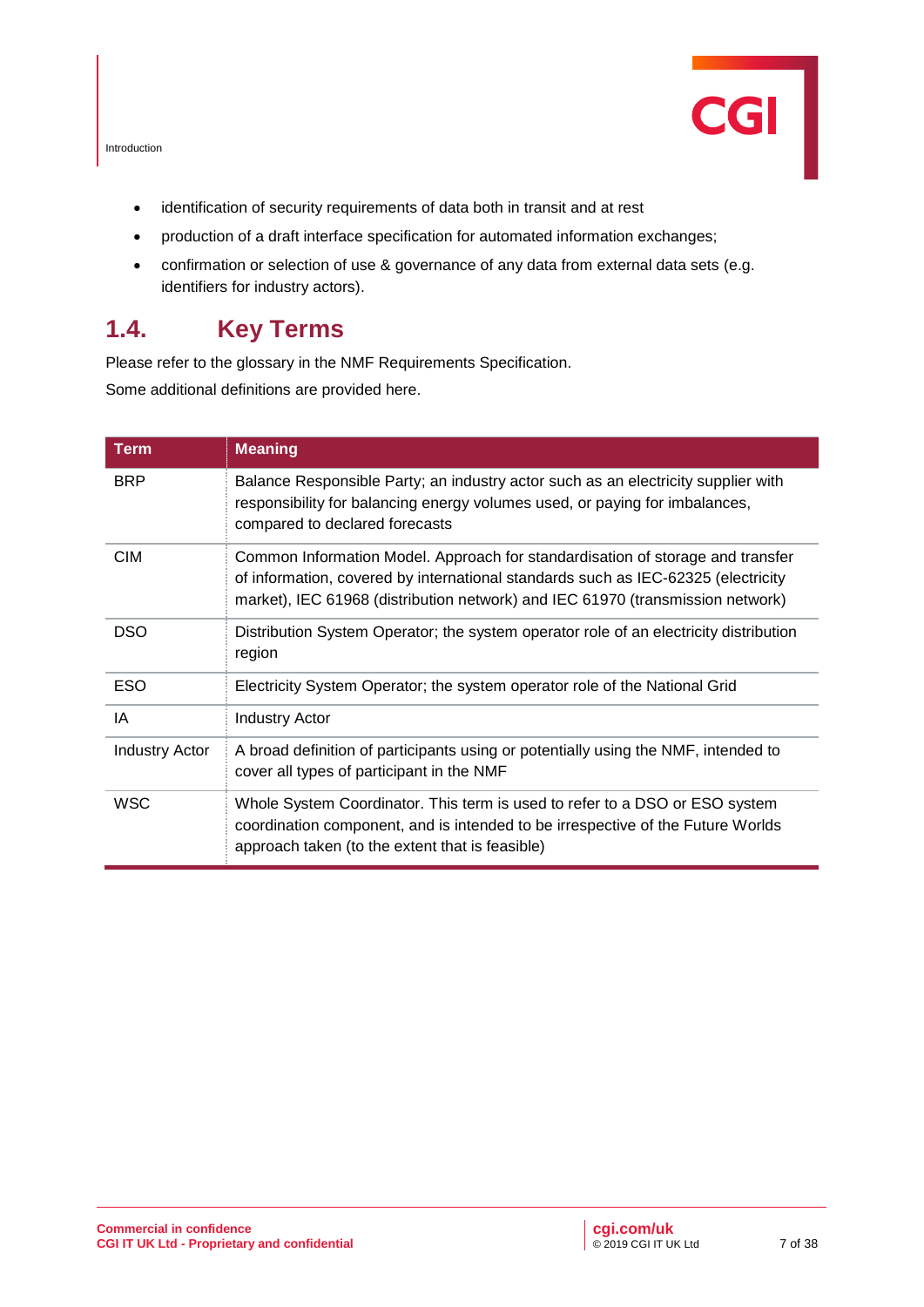

# **2. Conceptual Data Entities**

Data entities have been identified in the NMF requirements document set; these are at a conceptual level, consistent with a requirements specification, rather than a logical or physical data model.

Please refer to the data dictionary accompanying the NMF requirements document set, which is the master document for data requirements.

This section of this document provides summary information at a data entity level.

## **2.1. Data Entity Descriptions**

This table shows data sets using data entity names defined in the NMF requirements specification. As the TRANSITION project proceeds, terms may be selected which correspond more closely to CIM definitions, and some suggestions for relevant CIM terms are made here, primarily from IEC-62325 (framework for energy market communications).

The rest of this document will continue to use the same terms as the NMF requirements specification.

| <b>Dataset</b>     | <b>Relevant CIM Terms</b><br>(not necessarily<br>directly equivalent)           | <b>Description</b>                                                                                                                                                                                | <b>Granularity</b>                                                                                                                                                             | <b>Source</b>                                                                                                | <b>How Updated</b>                   |
|--------------------|---------------------------------------------------------------------------------|---------------------------------------------------------------------------------------------------------------------------------------------------------------------------------------------------|--------------------------------------------------------------------------------------------------------------------------------------------------------------------------------|--------------------------------------------------------------------------------------------------------------|--------------------------------------|
| Industry<br>Actor  | MarketParticipant,<br>Organisation                                              | Companies that have<br>registered to participate in<br>the NMF market as<br>providers and/or users of<br>flexible energy resources                                                                | One entry per<br>organisation<br>buying or selling<br>flexibility on the<br><b>NMF</b>                                                                                         | NMF admin<br>users                                                                                           | NMF registration<br>processes        |
| User               | MarketRole (though that<br>refers to an organisation<br>rather than individual) | A User of the NMF system.<br>Each User may have one<br>or more roles that<br>determine their level of<br>access to the NMF system                                                                 | One entry per<br>individual human<br>user                                                                                                                                      | NMF admin<br>users                                                                                           | <b>NMF</b> registration<br>processes |
| Energy<br>Resource | RegisteredResource,<br>PowerSystemResource                                      | Details of flexibility<br>resource for generation or<br>demand response Used in<br>requests, bids & offers and<br>dispatch                                                                        | Location (see<br>Location) and<br>resource details<br>e.g.<br>generation/deman<br>d, min/max active<br>& reactive power,<br>notice period,<br>ramp up time,<br>variability etc | DSO and<br><b>Industry Actors</b>                                                                            | NMF registration<br>processes        |
| Location           | Location                                                                        | Location of an NMF Energy<br>Resource, Request or<br>Offer including DSO region<br>and sufficient definition<br>according to purpose (see<br>Granularity column). A<br>blank location in a region | It must support<br>precise location of<br>an energy<br>resource (e.g.<br>UPRN or MPAN)<br>and broader<br>location for                                                          | Geographic<br>data: Use Royal<br>Mail postcodes,<br>verified<br>manually by<br><b>NMF</b> users<br>Note that | <b>NMF</b> operations                |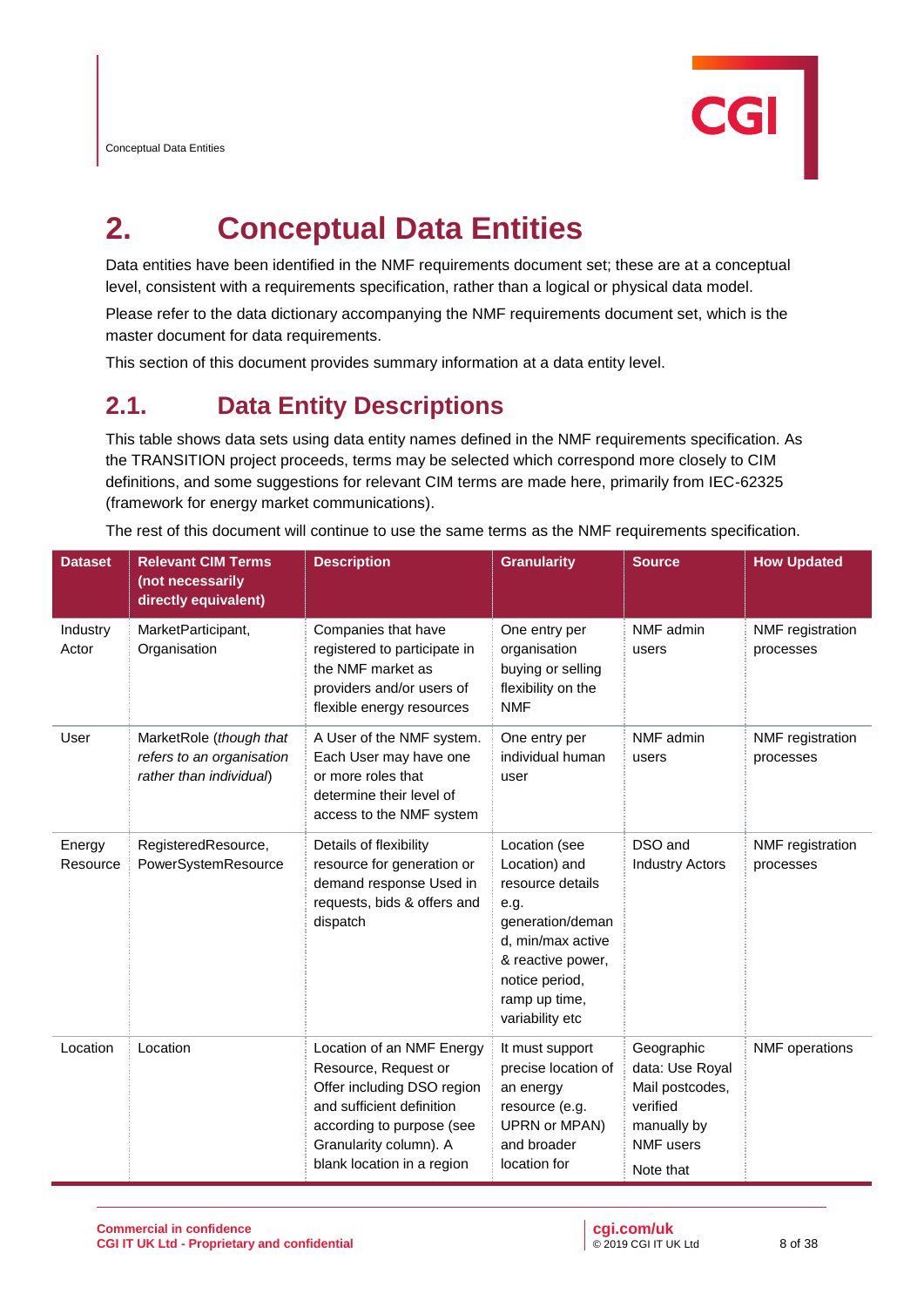Conceptual Data Entities



|                    |                                         | indicates a region wide<br>item                                                                                                                                                                                                                                                | flexibility request<br>purposes (e.g.<br>postcode or 11kV<br>circuit)     | matching<br>location to<br>network<br>topology will be<br>carried out by<br>the DSO, by<br>online lookup,<br>and not within<br>the NMF |                               |
|--------------------|-----------------------------------------|--------------------------------------------------------------------------------------------------------------------------------------------------------------------------------------------------------------------------------------------------------------------------------|---------------------------------------------------------------------------|----------------------------------------------------------------------------------------------------------------------------------------|-------------------------------|
| Market<br>Category | PowerSystemResource,<br>ServiceLocation | A set of characteristics<br>used to categorise a NMF<br>Energy Resource, Request<br>or Offer. The categories<br>are used for analysis and<br>to inform suitability for<br>submission of Standing<br>Offers. For example, these<br>could include:<br>Voltage Level: 33kV, 11kV, |                                                                           | NMF admin<br>users.<br><b>DSO</b>                                                                                                      | NMF registration<br>processes |
|                    |                                         | LV<br>Energy Effect: Supply<br>Generation, Demand<br>Reduction<br>Power Source: Gas, Coal,<br>Nuclear, Hydro, Wind,<br>Solar<br>Minimum Notice: Short,<br>Medium, Long<br>Standby Request: Y/N<br>Low Carbon: Y/N                                                              |                                                                           |                                                                                                                                        |                               |
| Request            | Auction,<br>ConstraintDuration          | An NMF Request by the<br>Industry Actor to purchase<br>flexible energy.                                                                                                                                                                                                        | e.g. location<br>(specific resource<br>or e.g. by circuit),<br>power etc. | <b>Industry Actors</b>                                                                                                                 | <b>NMF</b> operations         |
| <b>Bid</b>         | <b>BidTimeSeries</b>                    | An NMF Bid. A Industry<br>Actor can make a bid<br>against a published NMF<br>Offer.                                                                                                                                                                                            | Energy resource,<br>power, duration<br>etc                                | <b>Industry Actors</b>                                                                                                                 | <b>NMF</b> operations         |
| Offer              | <b>BidTimeSeries</b>                    | An NMF Offer made by the<br>Industry Actor to sell<br>flexible energy. It may be<br>the subject of a bid by<br>another Industry Actor to<br>purchase the capacity<br>offered. It may also be<br>presented as part of an<br>auction for an NMF                                  | Energy resource,<br>power, duration<br>etc                                | <b>Industry Actors</b>                                                                                                                 | NMF operations                |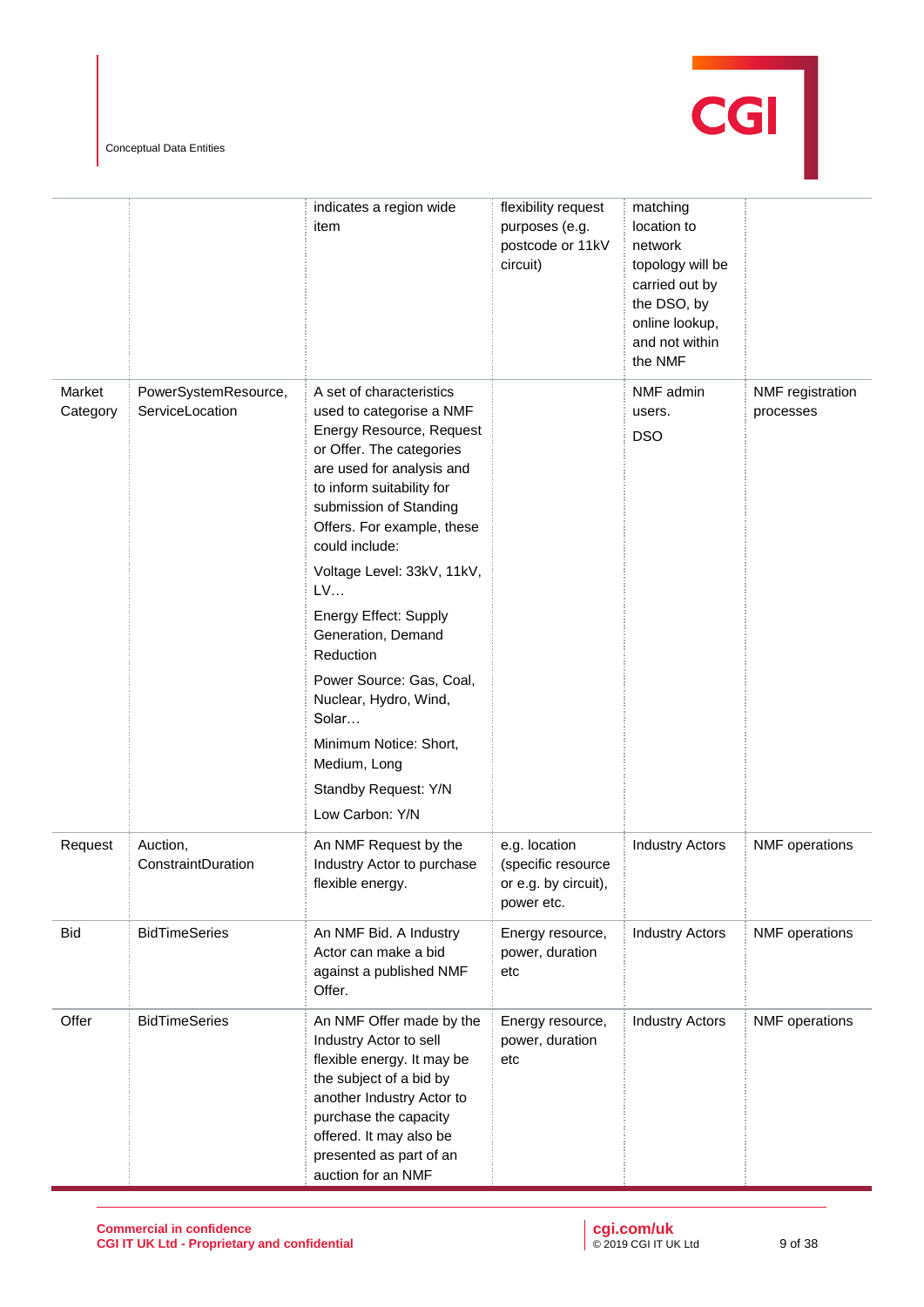Conceptual Data Entities



<span id="page-8-1"></span>

|                              |                      | Request.                                                                                                             |                                                   |                        |                        |
|------------------------------|----------------------|----------------------------------------------------------------------------------------------------------------------|---------------------------------------------------|------------------------|------------------------|
| Dispatch                     |                      | Details of the physical<br>dispatch undertaken by a<br>winning NMF Offer or<br>through an NMF bilateral<br>Contract. | Energy resource,<br>power, duration<br>etc        | <b>Industry Actors</b> | <b>NMF</b> operations  |
| Intent to<br>Dispatch        |                      | Record of an issued NMF<br>Intent to Dispatch.                                                                       | Energy resource,<br>power, duration<br>etc        | <b>Industry Actors</b> | NMF operations         |
| Proof of<br>Dispatch         |                      | Record of an issued NMF<br>Proof of Dispatch.                                                                        | Energy resource,<br>power, duration<br>etc        | <b>Industry Actors</b> | <b>NMF</b> operations  |
| <b>Bilateral</b><br>Contract | <b>BidTimeSeries</b> | Information from non-NMF<br>contracts agreed prior to<br>registration or in parallel to<br>the NMF system.           | Details of offers<br>agreed outside<br><b>NMF</b> | <b>Industry Actors</b> | <b>Industry Actors</b> |

#### **Table 2 Data Entity Descriptions**

## <span id="page-8-0"></span>**2.2. Subsets of Data Entities in Information Exchange**

Where data entity information is featured in information exchanges listed in the NMF IER (the information exchange definition ), in many cases a subset of the data in a named data entity will be used for the interaction, e.g. the energy resource information used in a message which offers using it in a flexibility offer will not include all of the parameters required to register an energy resource with the NMF.

This approach aligns to the concept of CIM Profiles, and it is expected that will be adopted where relevant, though generic terms are used here.

Although the principle of subsets of data entities featuring in information exchange is described in this document, the precise data items to be used in subsets are not specified in this document and will be elaborated in future work.

Major subsets of data that are expected to feature in information exchanges are listed as follows, by data entity:

- **Industry Actor** 
	- o Registration data
	- o Viewable data
- User
	- o Account data
	- o Viewable data
- **Energy Resource** 
	- o Registration data
	- o Offer data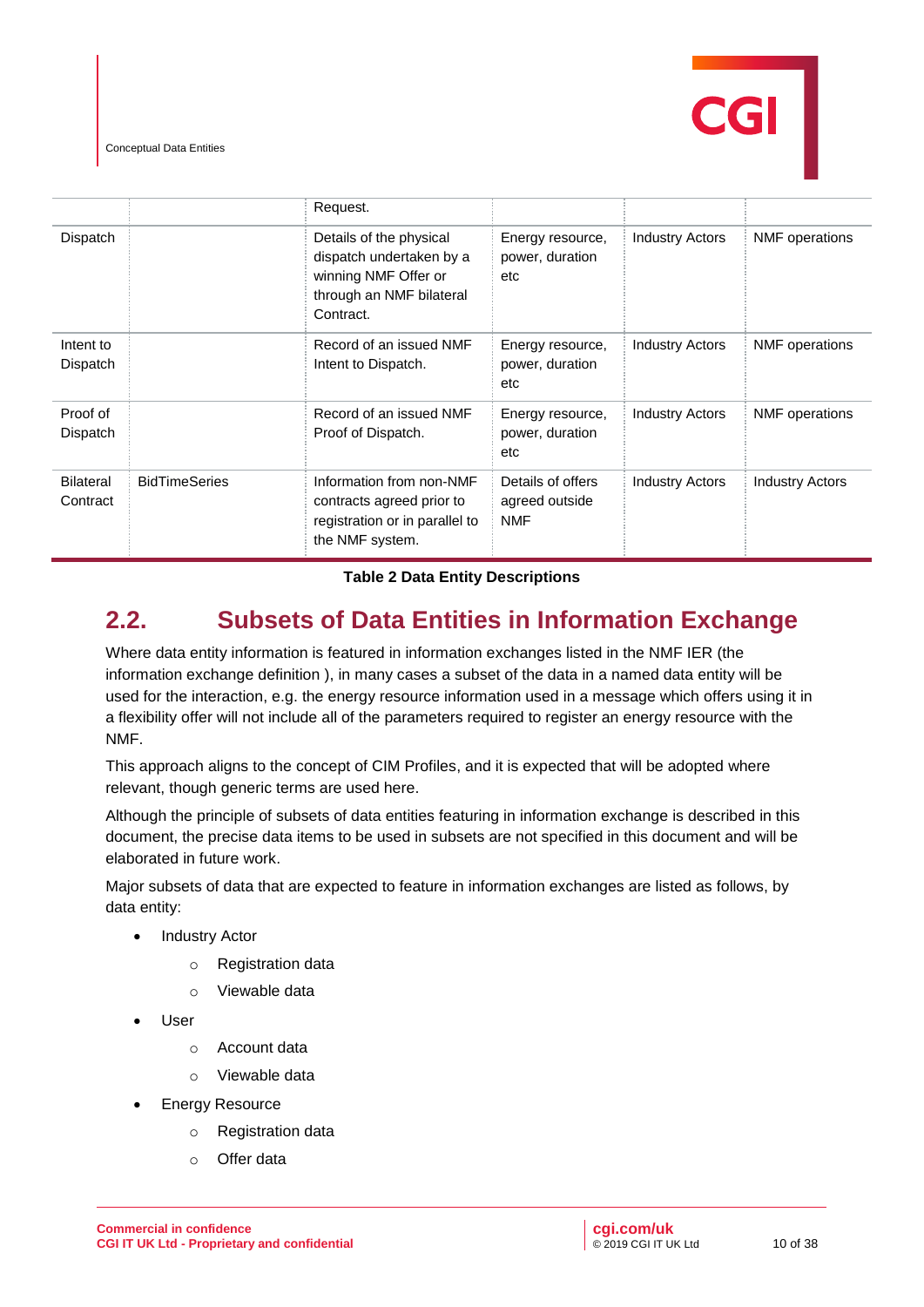**CGI** 

Conceptual Data Entities

- o Dispatch data
- Offer
	- o Visible information of bilateral contract
	- o Offer Non-Commercial Data
- Dispatch
	- o Instruction Data
	- o Outcome data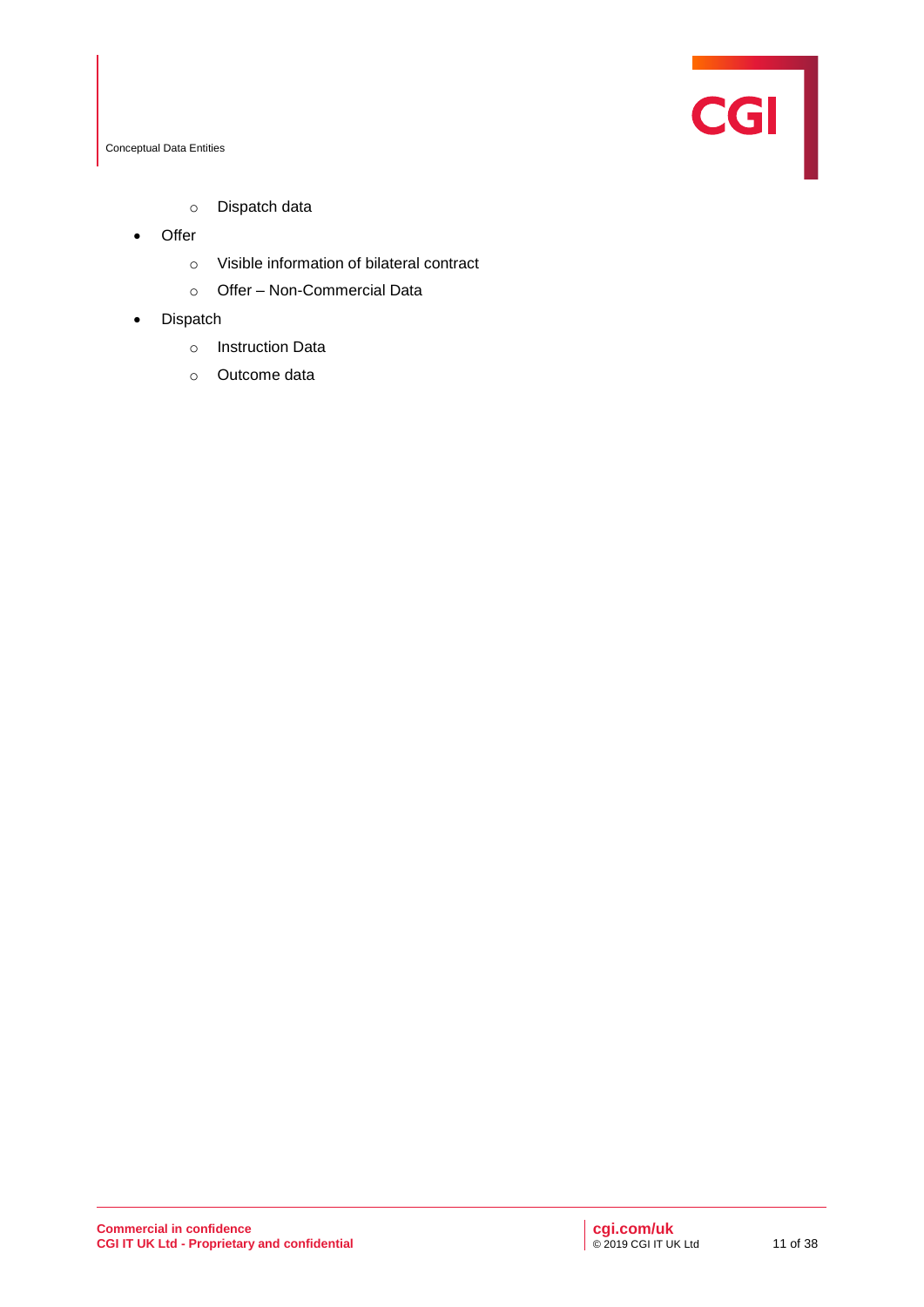

This section shows which data entities are used by which NMF user roles. This data will be derived from information in the NMF requirements specification document set.

NMF User Roles may be fulfilled by people from different organisations e.g. a Industry Actor or the DSO.

## **3.1. NMF Internal Roles**

The following roles are only valid for people working for the NMF directly:

- Admin
- **Registrar**
- Report Creator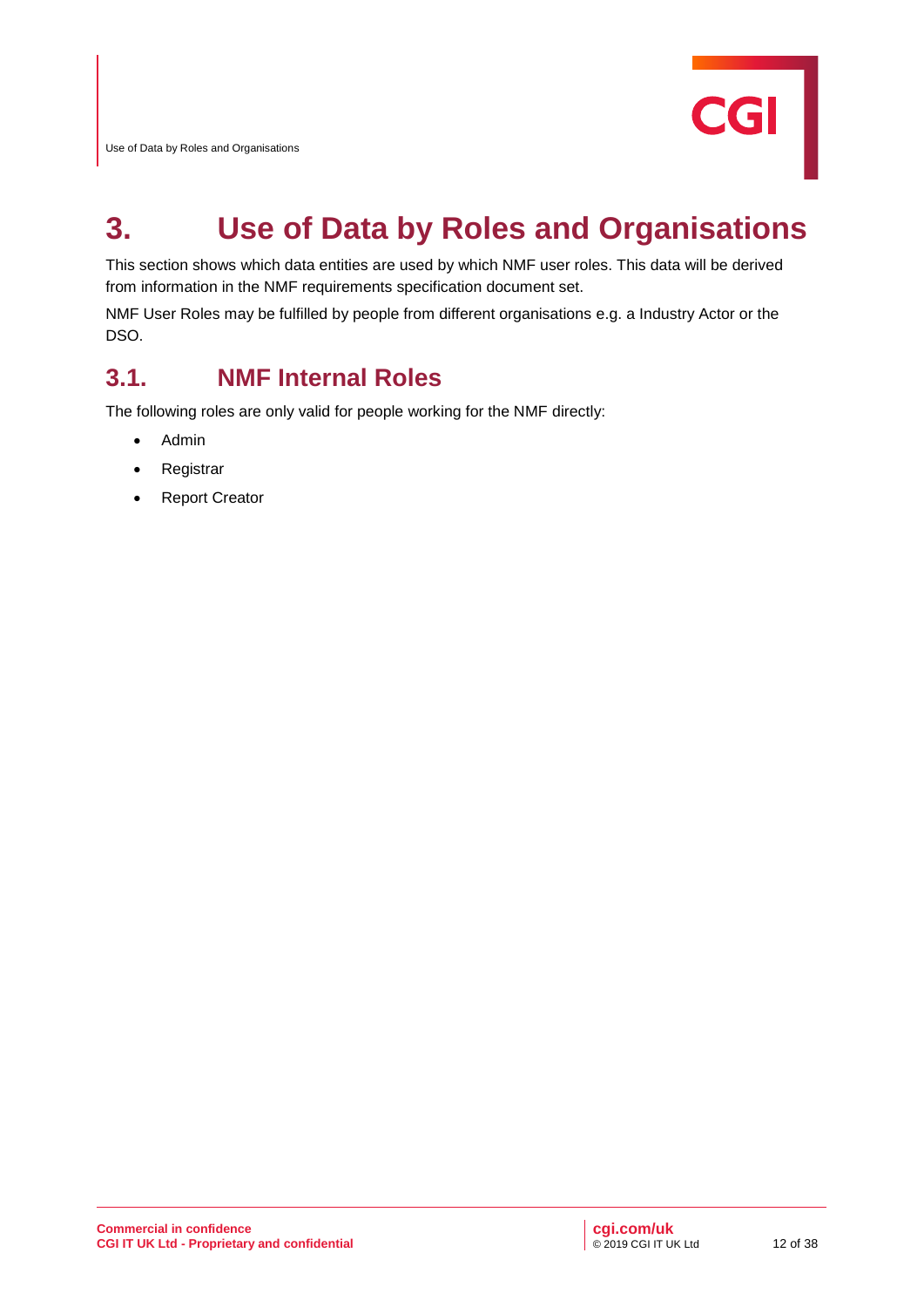#### <span id="page-11-0"></span>**3.2. Mapping Roles to Organisations**

This section illustrates the user roles which employees from different types of organisations may be allowed to hold.

The NMF requirements are flexible regarding which organisation types can have employees with which user roles, and the possible combinations will be influenced by the way the industry approaches NMF principles. This section has a potential allocation of user roles to organisation types' employees, but this is not definitive and it will be elaborated further in future iterations of requirements and design.

The requirements are written on the expectation that most message interactions are with people, e.g. by email or web page. There are some external system roles identified in the NMF requirements, such as those associated with DSO and ESO WSC systems, and those are identified as separate columns below.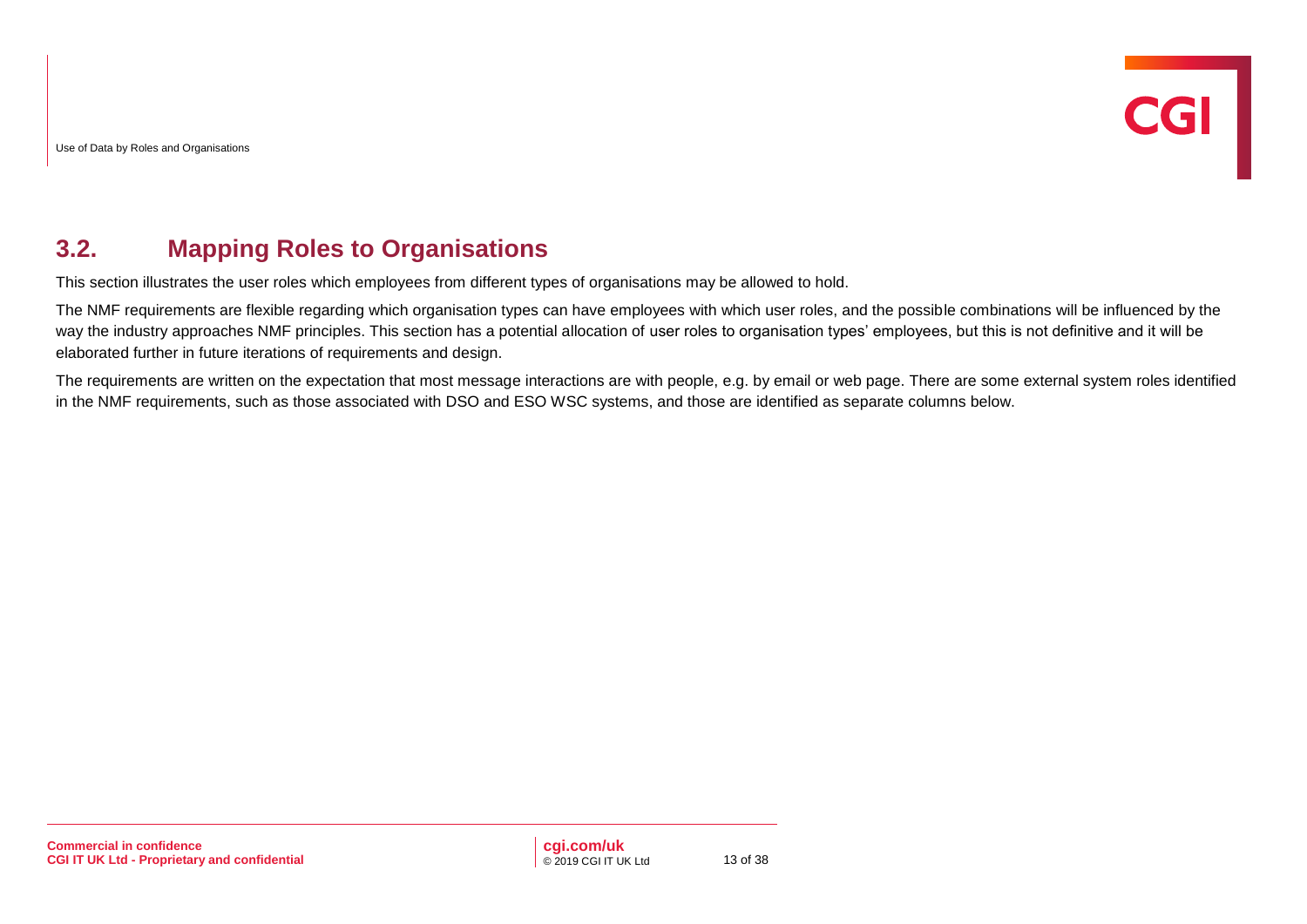

| Organisation                               | <b>Base</b><br><b>User</b><br><b>Rights</b> | <b>Registration</b><br>Requestor | Request<br><b>Manager</b> | Request<br><b>Authoriser</b> | <b>Request</b><br>Officer | Offer<br>Manager | Offer<br>Authoriser | Offer<br>Officer | <b>Bid</b><br>Manager | <b>Bid</b><br>Authoriser | <b>Bid</b><br>Officer | <b>Dispatch</b><br>Instructor | <b>Dispatch</b><br><b>Manager</b> | <b>DSO</b><br><b>WSC</b><br><b>System</b> | <b>ESO</b><br><b>WSC</b><br><b>System</b> | Reporter | <b>Auditor</b> |
|--------------------------------------------|---------------------------------------------|----------------------------------|---------------------------|------------------------------|---------------------------|------------------|---------------------|------------------|-----------------------|--------------------------|-----------------------|-------------------------------|-----------------------------------|-------------------------------------------|-------------------------------------------|----------|----------------|
| NMF Internal                               | X                                           | X                                |                           |                              |                           |                  |                     |                  |                       |                          |                       |                               |                                   |                                           |                                           | X        | X              |
| Independent<br>Auditor                     |                                             | X                                |                           |                              |                           |                  |                     |                  |                       |                          |                       |                               |                                   |                                           |                                           |          | X              |
| DSO WSC                                    | X                                           | X                                | X                         | X                            | $\times$                  |                  |                     |                  | X                     | X                        | X                     | X                             | $\times$                          | X                                         |                                           | X        |                |
| ESO WSC                                    | X                                           | X                                | X                         | X                            | $\times$                  |                  |                     |                  | X                     | X                        | X                     | $\times$                      | $\times$                          |                                           | X                                         | X        |                |
| <b>Industry Actor</b><br>- Buyer           | X                                           | X                                |                           |                              |                           |                  |                     |                  | X                     | X                        | X                     | X                             | $\times$                          |                                           |                                           | X        |                |
| <b>Industry Actor</b><br>- Seller          | X                                           | X                                |                           |                              |                           | X                | X                   | X                |                       |                          |                       |                               |                                   |                                           |                                           | X        |                |
| <b>Industry Actor</b><br>- BRP<br>Informed | X                                           | X                                |                           |                              |                           |                  |                     |                  |                       |                          |                       |                               |                                   |                                           |                                           | X        |                |

<span id="page-12-0"></span>**Table 3 Users Roles Used by Type of Organisations**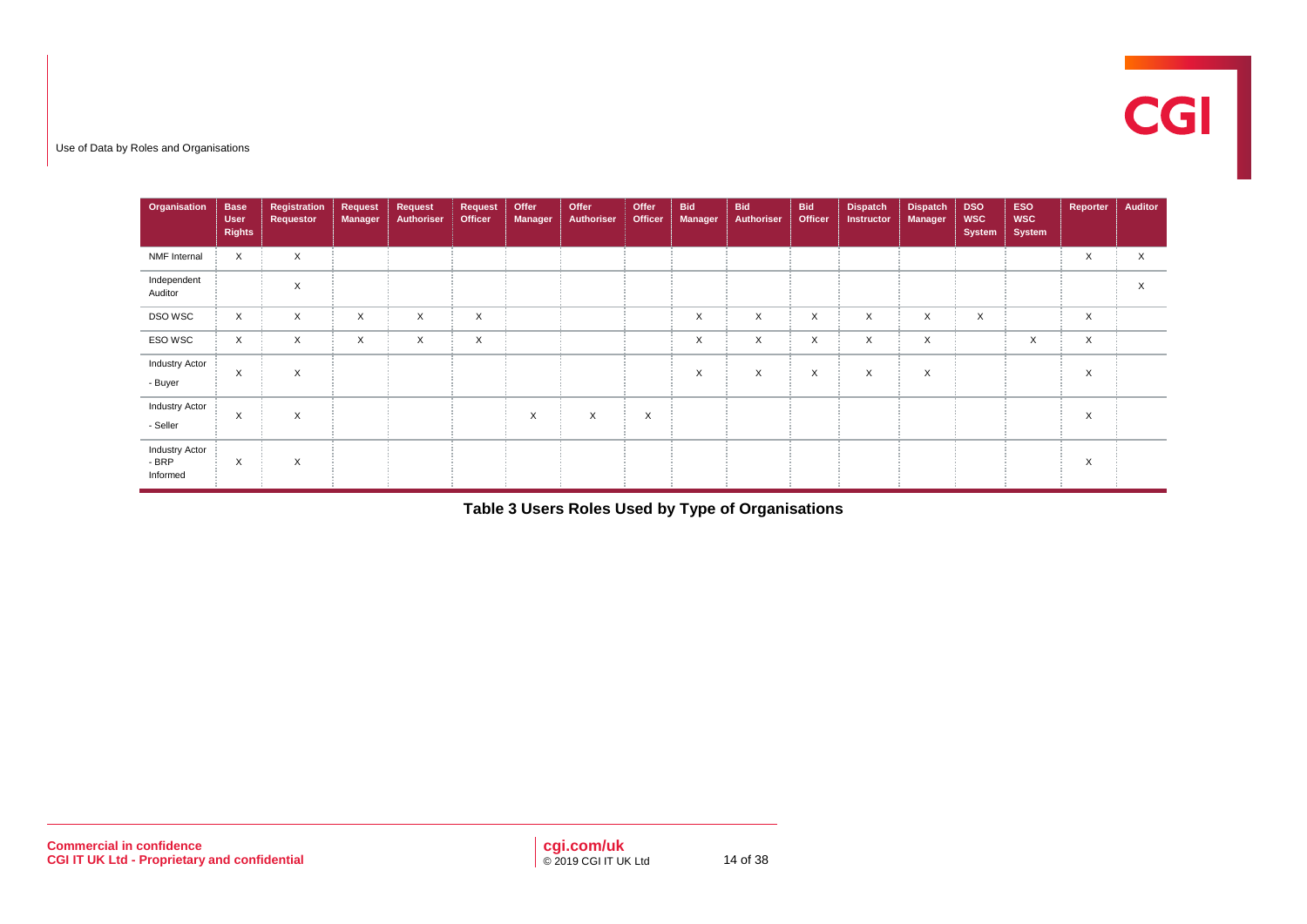## **3.3. Characteristics of Information Exchanges (IER)**

This table shows information about individual NMF information exchanges (IERs) with regard to characteristics such as needed for compliance reasons, commercially sensitive, sensitive for personal privacy reasons. The IERs are defined in the NMF requirements document set.

Interactions are between the NMF and an external actor. The actor within the NMF (e.g. Admin or Registrar) is not specified in this table and can be seen in the NMF requirements document set.

Interactions may be by a variety of routes which might include sending electronic messages (e.g. CSV file or XML), entering data into a web page or phone app, or a manual method e.g. email or phone call.

Where data entities are listed as featuring in information exchanges listed in the IER, in many cases a subset of the data in a named data entity will be used for the interaction, e.g. the energy resource information used in a message which offers using it in a flexibility offer will not need to include all of the parameters required to register an energy resource with the NMF.

Although the principle of subsets of data entities is described in this document, the precise data items to be used in subsets are not specified in this document and will be elaborated in future work.

The "industry code compliance" column is left blank at the moment and awaits further work.

| <b>IERID</b> | <b>IER Name</b>                    | $BUC -$<br><b>NMF</b><br><b>Sends to</b><br>actor | $BUC -$<br><b>NMF</b><br><b>Receives</b><br>from<br>actor | <b>Data</b>                                       | <b>Required</b><br>for Legal<br><b>Contracts</b> | <b>Required for</b><br><b>Industry</b><br>Code<br><b>Compliance</b> | <b>Commercially</b><br><b>Sensitive</b> | <b>Personally</b><br><b>Sensitive</b> | <b>Sensitive to</b><br><b>Security of</b><br><b>Electricity</b><br><b>Networks</b> |  |
|--------------|------------------------------------|---------------------------------------------------|-----------------------------------------------------------|---------------------------------------------------|--------------------------------------------------|---------------------------------------------------------------------|-----------------------------------------|---------------------------------------|------------------------------------------------------------------------------------|--|
| 01           | <b>Registration Request</b>        |                                                   | BUC05                                                     | [IA- registration data]                           |                                                  |                                                                     | X                                       |                                       |                                                                                    |  |
| 02.01        | <b>Registration Successful</b>     | BUC05                                             |                                                           | [IA- registration data],<br>[User - account data] |                                                  |                                                                     | X                                       |                                       |                                                                                    |  |
| 02.02        | <b>Registration Rejected</b>       | BUC05                                             |                                                           | Rejection reason                                  |                                                  |                                                                     | X                                       |                                       |                                                                                    |  |
| 03.01        | <b>Request NMF User</b><br>account |                                                   | BUC <sub>02</sub>                                         | [User – account data]                             |                                                  |                                                                     |                                         |                                       |                                                                                    |  |

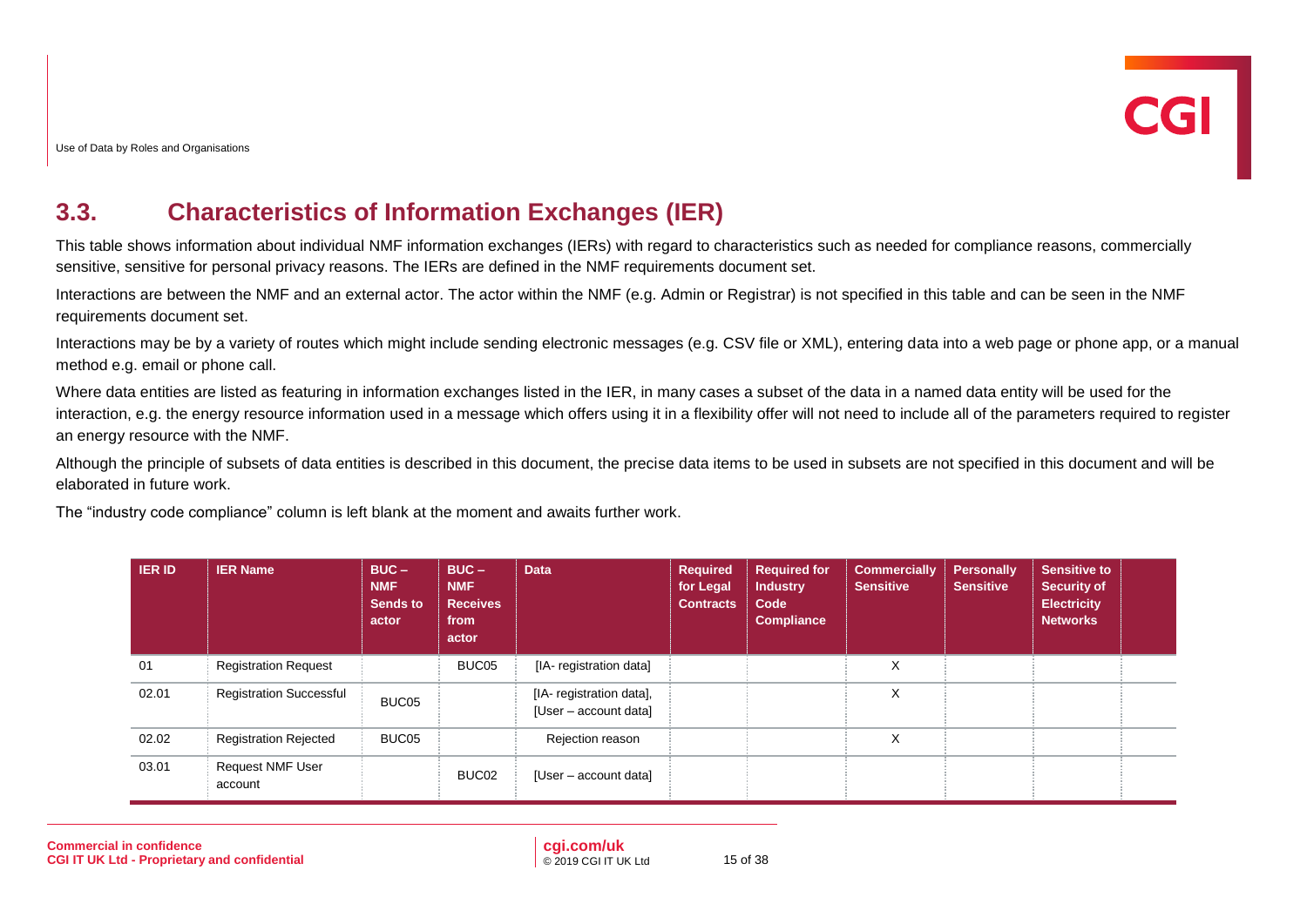

| <b>IER ID</b> | <b>IER Name</b>                                      | $BUC -$<br><b>NMF</b><br><b>Sends to</b><br>actor | $BUC -$<br><b>NMF</b><br><b>Receives</b><br>from<br>actor | <b>Data</b>                                                   | <b>Required</b><br>for Legal<br><b>Contracts</b> | <b>Required for</b><br><b>Industry</b><br>Code<br><b>Compliance</b> | <b>Commercially</b><br><b>Sensitive</b> | <b>Personally</b><br><b>Sensitive</b> | <b>Sensitive to</b><br><b>Security of</b><br><b>Electricity</b><br><b>Networks</b> |  |
|---------------|------------------------------------------------------|---------------------------------------------------|-----------------------------------------------------------|---------------------------------------------------------------|--------------------------------------------------|---------------------------------------------------------------------|-----------------------------------------|---------------------------------------|------------------------------------------------------------------------------------|--|
| 03.02         | <b>NMF User account</b><br>create                    | BUC02                                             |                                                           | [User - account data]                                         |                                                  |                                                                     |                                         | X                                     |                                                                                    |  |
| 03.03         | Request NMF account<br>amendments                    |                                                   | BUC03                                                     | [User - account data]                                         |                                                  |                                                                     |                                         | $\mathsf X$                           |                                                                                    |  |
| 03.04         | <b>NMF User account</b><br>amend                     | BUC03                                             |                                                           | [User - account data]                                         |                                                  |                                                                     |                                         | X                                     |                                                                                    |  |
| 03.05         | <b>Industry Actor</b><br>correspondence              | BUC07                                             |                                                           | [IA- viewable data],<br>[User - viewable data]                |                                                  |                                                                     | X                                       |                                       |                                                                                    |  |
| 03.06         | Register an Energy<br>Resource                       |                                                   | BUC <sub>50</sub>                                         | [Energy Resource -<br>registration data]                      |                                                  |                                                                     | X                                       | X                                     | X                                                                                  |  |
| 03.07         | <b>NMF Energy Resource</b><br>registration completed | BUC50                                             |                                                           | [Energy Resource -<br>registration data]                      |                                                  |                                                                     | X                                       | $\mathsf X$                           | X                                                                                  |  |
| 03.08         | <b>NMF Energy Resource</b><br>registration fails     | BUC <sub>50</sub>                                 |                                                           | [Energy Resource -<br>registration data],<br>rejection reason |                                                  |                                                                     | $\mathsf{X}$                            | X                                     | $\mathsf X$                                                                        |  |
| 03.09         | <b>NMF Energy Resource</b><br>amendment request      |                                                   | BUC51                                                     | [Energy Resource -<br>registration data]                      |                                                  |                                                                     | X                                       | X                                     | $\sf X$                                                                            |  |
| 03.10         | <b>NMF Energy Resource</b><br>amendment fails        | BUC51                                             |                                                           | [Energy Resource -<br>registration data],<br>rejection reason |                                                  |                                                                     | X                                       | X                                     | $\mathsf X$                                                                        |  |
| 03.11         | <b>NMF Energy Resource</b><br>amendment completed    | BUC51                                             |                                                           | [Energy Resource -<br>registration data]                      |                                                  |                                                                     | $\times$                                | $\mathsf X$                           | $\mathsf X$                                                                        |  |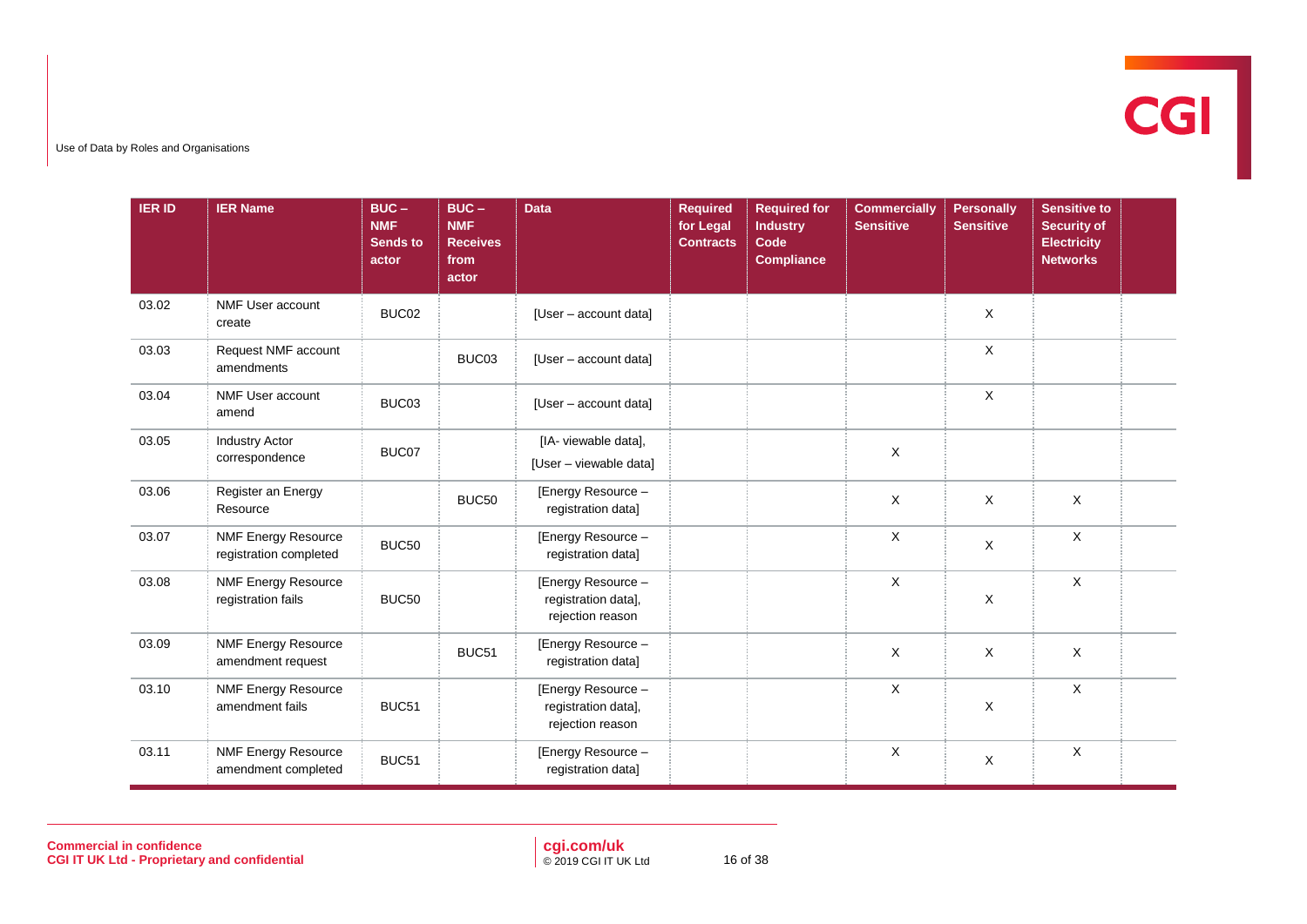

| <b>IER ID</b> | <b>IER Name</b>                                   | $BUC -$<br><b>NMF</b><br><b>Sends to</b><br>actor | $BUC -$<br><b>NMF</b><br><b>Receives</b><br>from<br>actor | <b>Data</b>                                               | <b>Required</b><br>for Legal<br><b>Contracts</b> | <b>Required for</b><br><b>Industry</b><br>Code<br><b>Compliance</b> | <b>Commercially</b><br><b>Sensitive</b> | <b>Personally</b><br><b>Sensitive</b> | <b>Sensitive to</b><br><b>Security of</b><br><b>Electricity</b><br><b>Networks</b> |  |
|---------------|---------------------------------------------------|---------------------------------------------------|-----------------------------------------------------------|-----------------------------------------------------------|--------------------------------------------------|---------------------------------------------------------------------|-----------------------------------------|---------------------------------------|------------------------------------------------------------------------------------|--|
| 03.12         | <b>NMF Energy Resource</b><br>correspondence      | BUC53                                             | BUC53                                                     | [IA- viewable data],<br>[Energy Resource -<br>Offer data] |                                                  |                                                                     | X                                       |                                       | $\mathsf X$                                                                        |  |
| 03.13         | Request to publish NMF<br>Request                 |                                                   | BUC12                                                     | [Request - full]                                          |                                                  |                                                                     | If from IA                              |                                       | If from DSO<br>or ESO                                                              |  |
| 03.14         | Request to withdraw<br><b>NMF Request</b>         |                                                   | BUC12                                                     | [Request - full]                                          |                                                  |                                                                     | If from IA                              |                                       | If from DSO<br>or ESO                                                              |  |
| 03.15         | NMF Request published                             |                                                   | BUC <sub>13</sub>                                         | [Request - full]                                          | X                                                |                                                                     | If from IA                              |                                       | If from DSO<br>or ESO                                                              |  |
| 03.16         | NMF Request withdrawn                             |                                                   | BUC <sub>13</sub>                                         | [Request - full]                                          |                                                  |                                                                     | If from IA                              |                                       | If from DSO<br>or ESO                                                              |  |
| 03.17         | <b>NMF Request selection</b><br>approval request  |                                                   | BUC <sub>14</sub>                                         | [Request - full]                                          |                                                  |                                                                     | If from IA                              |                                       | If from DSO<br>or ESO                                                              |  |
| 03.18         | <b>NMF Request selection</b><br>approval granted  |                                                   | BUC14                                                     | [Request - full]                                          |                                                  |                                                                     | If from IA                              |                                       | If from DSO<br>or ESO                                                              |  |
| 03.19         | <b>NMF Request selection</b><br>approval withheld |                                                   | BUC14                                                     | [Request - full]                                          |                                                  |                                                                     | If from IA                              |                                       | If from DSO<br>or ESO                                                              |  |
| 03.20         | <b>NMF Request auction</b><br>outcome             | BUC14                                             |                                                           | [Request - full]                                          | $\mathsf X$                                      |                                                                     | If from IA                              |                                       | If from DSO<br>or ESO                                                              |  |
| 03.21         | NMF Request published                             |                                                   | BUC16                                                     | [Request - full]                                          |                                                  |                                                                     | If from IA                              |                                       | If from DSO<br>or ESO                                                              |  |
| 03.22         | <b>Standing Offer Made</b>                        | BUC17                                             |                                                           | [Request - full],                                         |                                                  |                                                                     | X                                       |                                       |                                                                                    |  |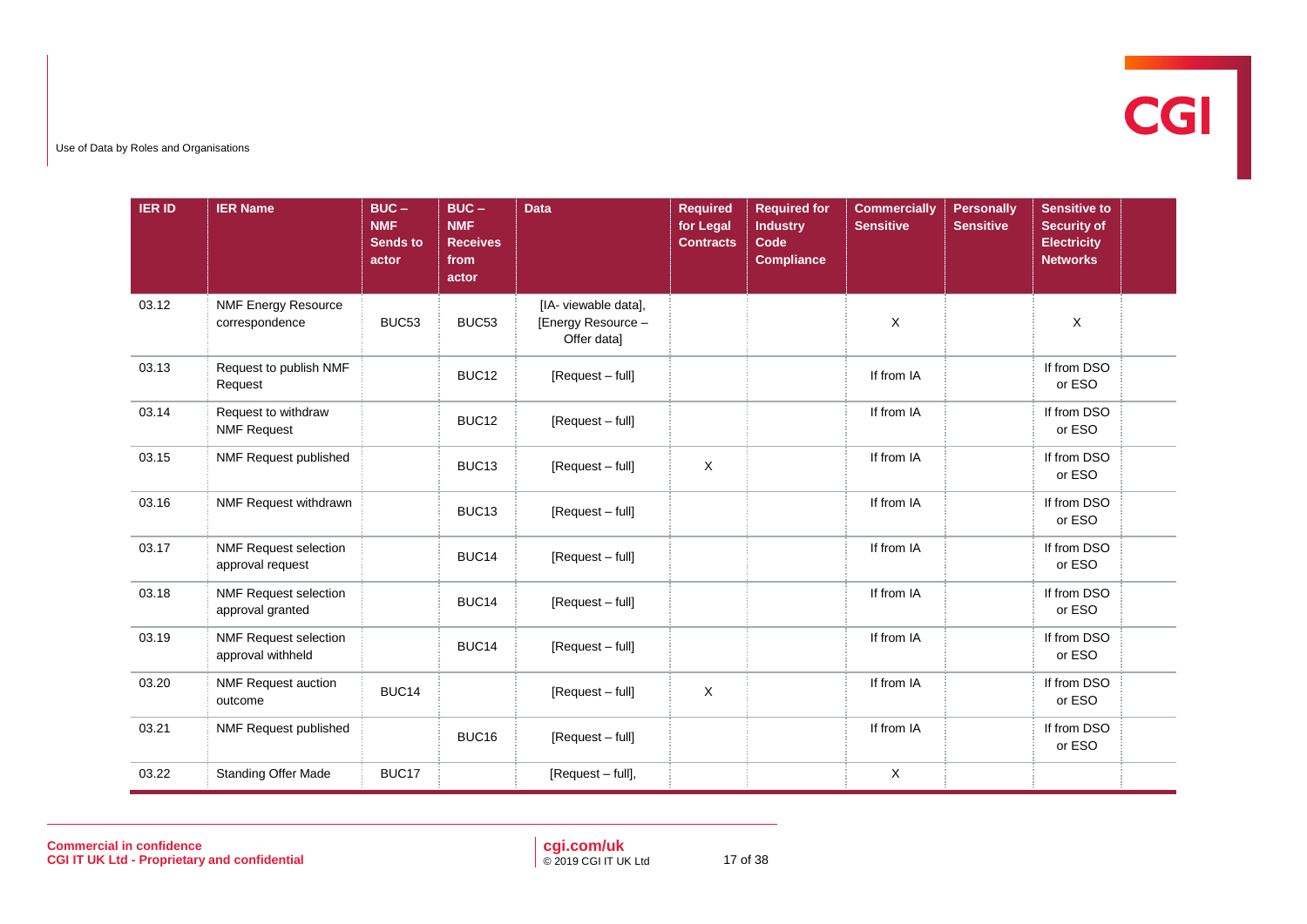

| <b>IER ID</b> | <b>IER Name</b>        | $BUC -$<br><b>NMF</b><br><b>Sends to</b><br>actor | $BUC -$<br><b>NMF</b><br><b>Receives</b><br>from<br>actor | <b>Data</b>                        | <b>Required</b><br>for Legal<br><b>Contracts</b> | <b>Required for</b><br><b>Industry</b><br>Code<br><b>Compliance</b> | <b>Commercially</b><br><b>Sensitive</b> | Personally<br><b>Sensitive</b> | <b>Sensitive to</b><br><b>Security of</b><br><b>Electricity</b><br><b>Networks</b> |  |
|---------------|------------------------|---------------------------------------------------|-----------------------------------------------------------|------------------------------------|--------------------------------------------------|---------------------------------------------------------------------|-----------------------------------------|--------------------------------|------------------------------------------------------------------------------------|--|
|               |                        |                                                   |                                                           | [Energy Resource -<br>Offer data], |                                                  |                                                                     |                                         |                                |                                                                                    |  |
|               |                        |                                                   |                                                           | $[Offer - full]$                   |                                                  |                                                                     |                                         |                                |                                                                                    |  |
| 03.23         | NMF Offer made         |                                                   |                                                           | [Request - full],                  |                                                  |                                                                     |                                         |                                |                                                                                    |  |
|               |                        | BUC17                                             |                                                           | [Energy Resource -<br>Offer data], |                                                  |                                                                     | $\mathsf X$                             |                                |                                                                                    |  |
|               |                        |                                                   |                                                           | $[Offer - full]$                   |                                                  |                                                                     |                                         |                                |                                                                                    |  |
| 03.24         | Request to publish NMF |                                                   |                                                           | [Request - full],                  |                                                  |                                                                     |                                         |                                |                                                                                    |  |
|               | Offer                  |                                                   | BUC54                                                     | [Energy Resource -<br>Offer data]  |                                                  |                                                                     | X                                       |                                |                                                                                    |  |
|               |                        |                                                   |                                                           | $[Offer - full]$                   |                                                  |                                                                     |                                         |                                |                                                                                    |  |
| 03.25         | Request to withdraw    |                                                   | BUC54                                                     | [Request - full],                  |                                                  |                                                                     | $\mathsf X$                             |                                |                                                                                    |  |
|               | NMF Offer              |                                                   |                                                           | [Offer - full]                     |                                                  |                                                                     |                                         |                                |                                                                                    |  |
| 03.26         | NMF Offer published    |                                                   |                                                           | [Request - full],                  |                                                  |                                                                     |                                         |                                |                                                                                    |  |
|               |                        |                                                   | BUC55                                                     | [Energy Resource -<br>Offer data], | $\boldsymbol{\mathsf{X}}$                        |                                                                     | $\mathsf X$                             |                                |                                                                                    |  |
|               |                        |                                                   |                                                           | [Offer - full]                     |                                                  |                                                                     |                                         |                                |                                                                                    |  |
| 03.27         | NMF Offer withdrawn    |                                                   | BUC55                                                     | [Request - full],                  |                                                  |                                                                     | $\mathsf X$                             |                                |                                                                                    |  |
|               |                        |                                                   |                                                           | [Offer - full]                     |                                                  |                                                                     |                                         |                                |                                                                                    |  |
| 03.28         | NMF Offer              |                                                   |                                                           | [Request - full],                  |                                                  |                                                                     |                                         |                                |                                                                                    |  |
|               | correspondence         | <b>BUC56</b>                                      |                                                           | [Energy Resource -<br>Offer data], | $\mathsf X$                                      |                                                                     | X                                       |                                |                                                                                    |  |

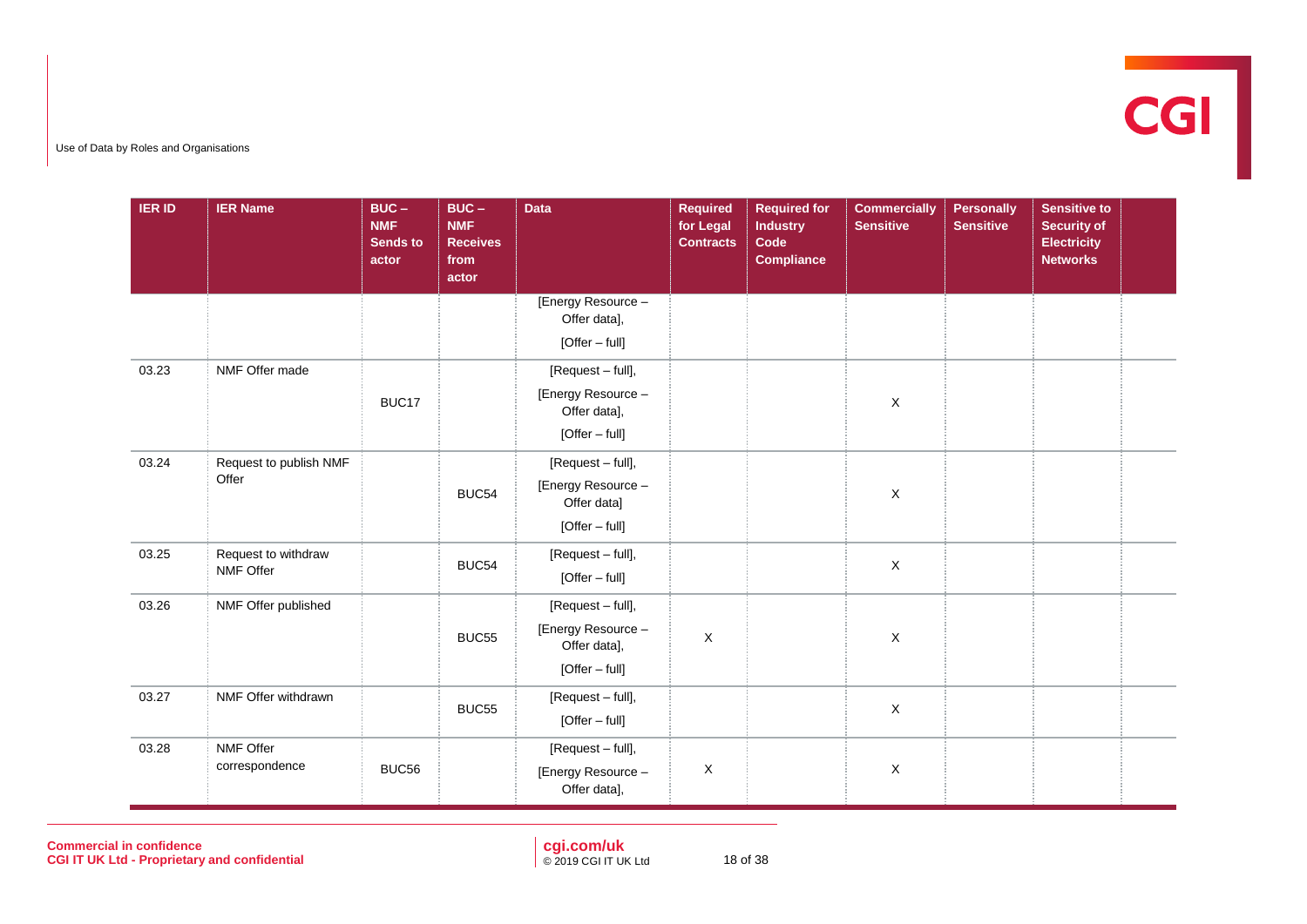

| <b>IER ID</b> | <b>IER Name</b>                                 | $BUC -$<br><b>NMF</b><br><b>Sends to</b><br>actor | $BUC -$<br><b>NMF</b><br><b>Receives</b><br>from<br>actor | <b>Data</b>                           | <b>Required</b><br>for Legal<br><b>Contracts</b> | <b>Required for</b><br><b>Industry</b><br>Code<br><b>Compliance</b> | <b>Commercially</b><br><b>Sensitive</b> | <b>Personally</b><br><b>Sensitive</b> | <b>Sensitive to</b><br><b>Security of</b><br><b>Electricity</b><br><b>Networks</b> |  |
|---------------|-------------------------------------------------|---------------------------------------------------|-----------------------------------------------------------|---------------------------------------|--------------------------------------------------|---------------------------------------------------------------------|-----------------------------------------|---------------------------------------|------------------------------------------------------------------------------------|--|
|               |                                                 |                                                   |                                                           | [Offer – Non-<br>Commercial Data]     |                                                  |                                                                     |                                         |                                       |                                                                                    |  |
| 03.29         | Request to publish NMF<br><b>Bid</b>            |                                                   | BUC <sub>21</sub>                                         | [Offer - full],<br>$[Bid - full]$     | $\mathsf X$                                      |                                                                     | If from IA                              |                                       | If from DSO<br>or ESO                                                              |  |
| 03.30         | Request to withdraw<br><b>NMF Bid</b>           |                                                   | BUC21                                                     | [Request - full],<br>[Offer - full]   |                                                  |                                                                     | If from IA                              |                                       | If from DSO<br>or ESO                                                              |  |
| 03.31         | NMF Bid published                               |                                                   | BUC21                                                     | [Offer - full],<br>$[Bid - full]$     |                                                  |                                                                     | If from IA                              |                                       | If from DSO<br>or ESO                                                              |  |
| 03.32         | NMF Bid withdrawn                               |                                                   | BUC21                                                     | [Offer - full],<br>$[Bid - full]$     |                                                  |                                                                     | If from IA                              |                                       | If from DSO<br>or ESO                                                              |  |
| 03.33         | NMF Offer selection<br>approval request         |                                                   | BUC <sub>23</sub>                                         | [Offer - full],<br>$[Bid - full]$     |                                                  |                                                                     | If from IA                              |                                       | If from DSO<br>or ESO                                                              |  |
| 03.34         | NMF Offer selection<br>approval granted         |                                                   | BUC <sub>23</sub>                                         | [Offer - full],<br>$[Bid - full]$     |                                                  |                                                                     | If from IA                              |                                       | If from DSO<br>or ESO                                                              |  |
| 03.35         | <b>NMF Offer selection</b><br>approval withheld |                                                   | BUC <sub>23</sub>                                         | [Offer - full],<br>$[Bid - full]$     |                                                  |                                                                     | If from IA                              |                                       | If from DSO<br>or ESO                                                              |  |
| 03.36         | NMF Offer auction<br>outcome                    | BUC <sub>23</sub>                                 |                                                           | [Offer - full],<br>$[Bid - full]$     |                                                  |                                                                     | If from IA                              |                                       | If from DSO<br>or ESO                                                              |  |
| 03.37         | Intent to Dispatch notice                       |                                                   | BUC31                                                     | [Energy resource -<br>dispatch data], |                                                  |                                                                     | X                                       |                                       | $\mathsf X$                                                                        |  |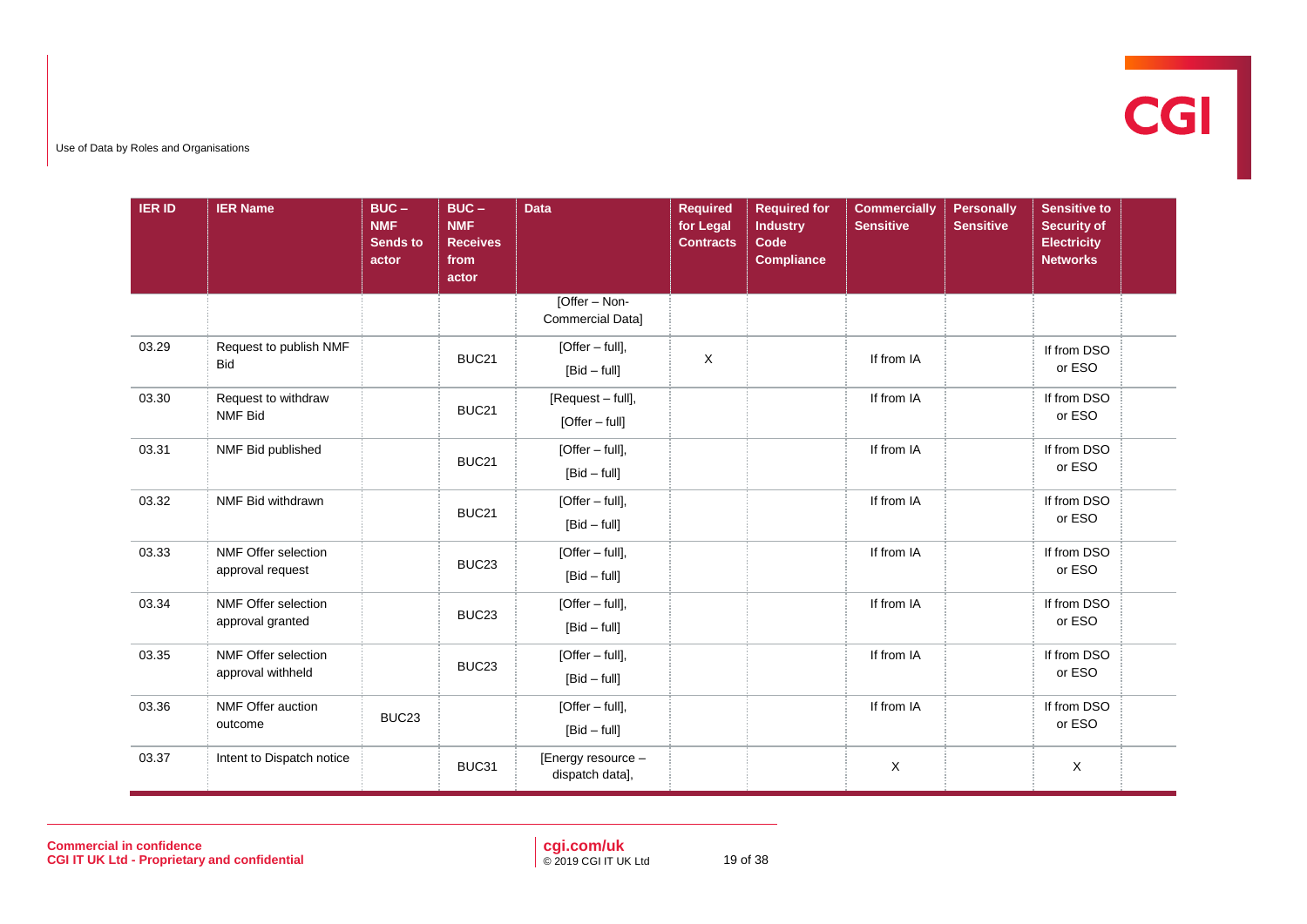

| <b>IER ID</b> | <b>IER Name</b>                               | $BUC -$<br><b>NMF</b><br><b>Sends to</b><br>actor | $BUC -$<br><b>NMF</b><br><b>Receives</b><br>from<br>actor | <b>Data</b>                                                                                        | <b>Required</b><br>for Legal<br><b>Contracts</b> | <b>Required for</b><br><b>Industry</b><br>Code<br><b>Compliance</b> | <b>Commercially</b><br><b>Sensitive</b> | Personally<br><b>Sensitive</b> | <b>Sensitive to</b><br><b>Security of</b><br><b>Electricity</b><br><b>Networks</b> |  |
|---------------|-----------------------------------------------|---------------------------------------------------|-----------------------------------------------------------|----------------------------------------------------------------------------------------------------|--------------------------------------------------|---------------------------------------------------------------------|-----------------------------------------|--------------------------------|------------------------------------------------------------------------------------|--|
|               |                                               |                                                   |                                                           | [Dispatch]                                                                                         |                                                  |                                                                     |                                         |                                |                                                                                    |  |
| 03.38         | Proof of Dispatch                             |                                                   | BUC30                                                     | [Energy resource -<br>dispatch data],<br>[Dispatch]                                                | $\mathsf X$                                      |                                                                     | $\mathsf X$                             |                                | X                                                                                  |  |
| 03.39         | <b>Bilateral Contract</b><br>approval request |                                                   | BUC71                                                     | [Offer - visible<br>information of bilateral<br>contract],<br>[Energy resource -<br>dispatch data] | X                                                |                                                                     | X                                       |                                | X                                                                                  |  |
| 03.40         | ESO/DSO fiat instruction                      |                                                   | BUC34                                                     | [Energy resource -<br>dispatch data],<br>[Dispatch]                                                | $\pmb{\times}$                                   |                                                                     |                                         |                                | X                                                                                  |  |
| 04.01         | Auto Request received                         |                                                   | BUC16                                                     | [Request - full]                                                                                   | Χ                                                |                                                                     |                                         | $\mathsf X$                    | $\mathsf X$                                                                        |  |
| 04.02         | Auto Request successful                       | BUC16                                             |                                                           | [Request - full]<br>acknowledgement                                                                | X                                                |                                                                     |                                         | X                              | X                                                                                  |  |
| 05            | Intent to Dispatch details                    |                                                   | BUC31                                                     | [Energy resource -<br>dispatch data],<br>[Dispatch - Instruction<br>Data]                          | X                                                |                                                                     |                                         | X                              | $\mathsf X$                                                                        |  |
| 06.01         | <b>Constraint Estimate</b><br>request         |                                                   | BUC58                                                     | [Request - full]                                                                                   | $\mathsf X$                                      |                                                                     | $\mathsf{X}$                            |                                | X                                                                                  |  |
| 06.02         | <b>Constraint Estimate</b>                    | <b>BUC58</b>                                      |                                                           | [Offer - full]                                                                                     | X                                                |                                                                     | X                                       |                                | X                                                                                  |  |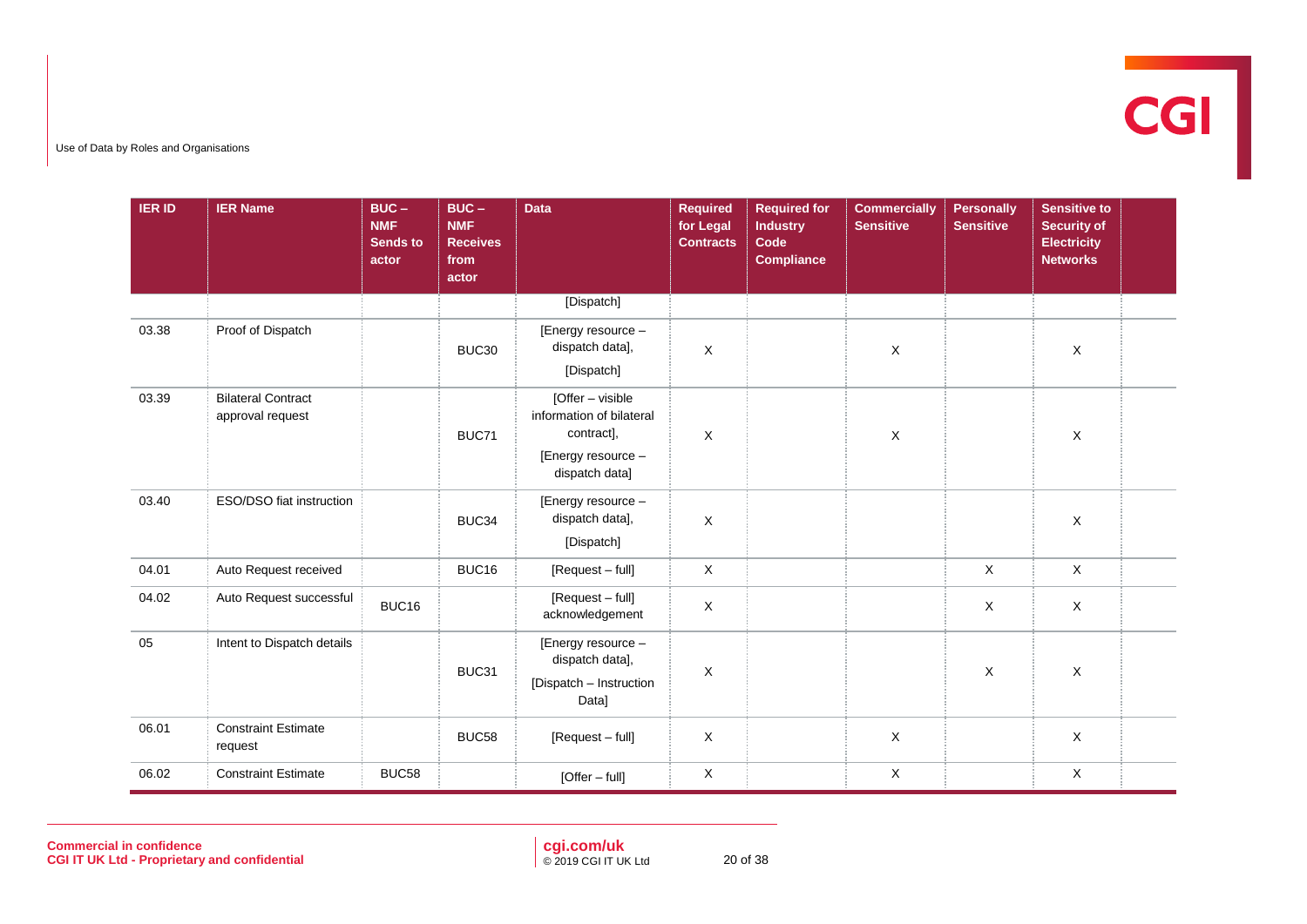

| <b>IER ID</b> | <b>IER Name</b>                      | $BUC -$<br><b>NMF</b><br><b>Sends to</b><br>actor | $BUC -$<br><b>NMF</b><br><b>Receives</b><br>from<br>actor | <b>Data</b>                                                           | <b>Required</b><br>for Legal<br><b>Contracts</b> | <b>Required for</b><br>Industry<br>Code<br><b>Compliance</b> | <b>Commercially</b><br><b>Sensitive</b> | <b>Personally</b><br><b>Sensitive</b> | <b>Sensitive to</b><br><b>Security of</b><br><b>Electricity</b><br><b>Networks</b> |  |
|---------------|--------------------------------------|---------------------------------------------------|-----------------------------------------------------------|-----------------------------------------------------------------------|--------------------------------------------------|--------------------------------------------------------------|-----------------------------------------|---------------------------------------|------------------------------------------------------------------------------------|--|
|               | request                              |                                                   |                                                           | acknowledgement                                                       |                                                  |                                                              |                                         |                                       |                                                                                    |  |
| 07            | Proof of Dispatch details            |                                                   | BUC30                                                     | [Energy resource -<br>dispatch data],<br>[Dispatch - Outcome<br>data] | X                                                |                                                              |                                         | X                                     | Χ                                                                                  |  |
| 08            | Export of list and/or<br>report data | BUC60                                             |                                                           | Report                                                                | X                                                |                                                              | X                                       | X                                     |                                                                                    |  |

|  | <b>Table 4 Characteristics of Information Exchanges</b> |  |  |  |
|--|---------------------------------------------------------|--|--|--|
|--|---------------------------------------------------------|--|--|--|

#### <span id="page-19-1"></span>**3.4. Use of Data by User and System Actor Roles**

This section shows what types of data items are made available by the NMF to which user roles and (where applicable) to system actor roles.

Where subsets of data entities have been identified, as described in section [2.2,](#page-8-1) the subsets are referenced here. Individual data items within data subsets will be listed in future elaborations of the requirements and design*.*

This table is derived from information about individual information exchanges (IERs) from the NMF requirements document set, summarised by data entity & data subsets.

<span id="page-19-0"></span>

|      | 7 Data Entity   Data Subset   Base User   Registration   Request   Request | Rights <sup>1</sup> | Reauestor | Manager Authoriser Officer Manager Authoris | Request Offer   Offer | Offer<br>Officer | <b>Bid</b> | Bid<br>Manager Authoriser Officer Instructor Manager | <b>Bid</b> | <b>Dispatch</b> | <b>Dispatch</b> | System | DSO WSC ESO WSC Reporter<br>System |     | Auditor |
|------|----------------------------------------------------------------------------|---------------------|-----------|---------------------------------------------|-----------------------|------------------|------------|------------------------------------------------------|------------|-----------------|-----------------|--------|------------------------------------|-----|---------|
| User | Account Data                                                               |                     | Send      |                                             |                       |                  |            |                                                      |            |                 |                 |        |                                    | TRL | Receive |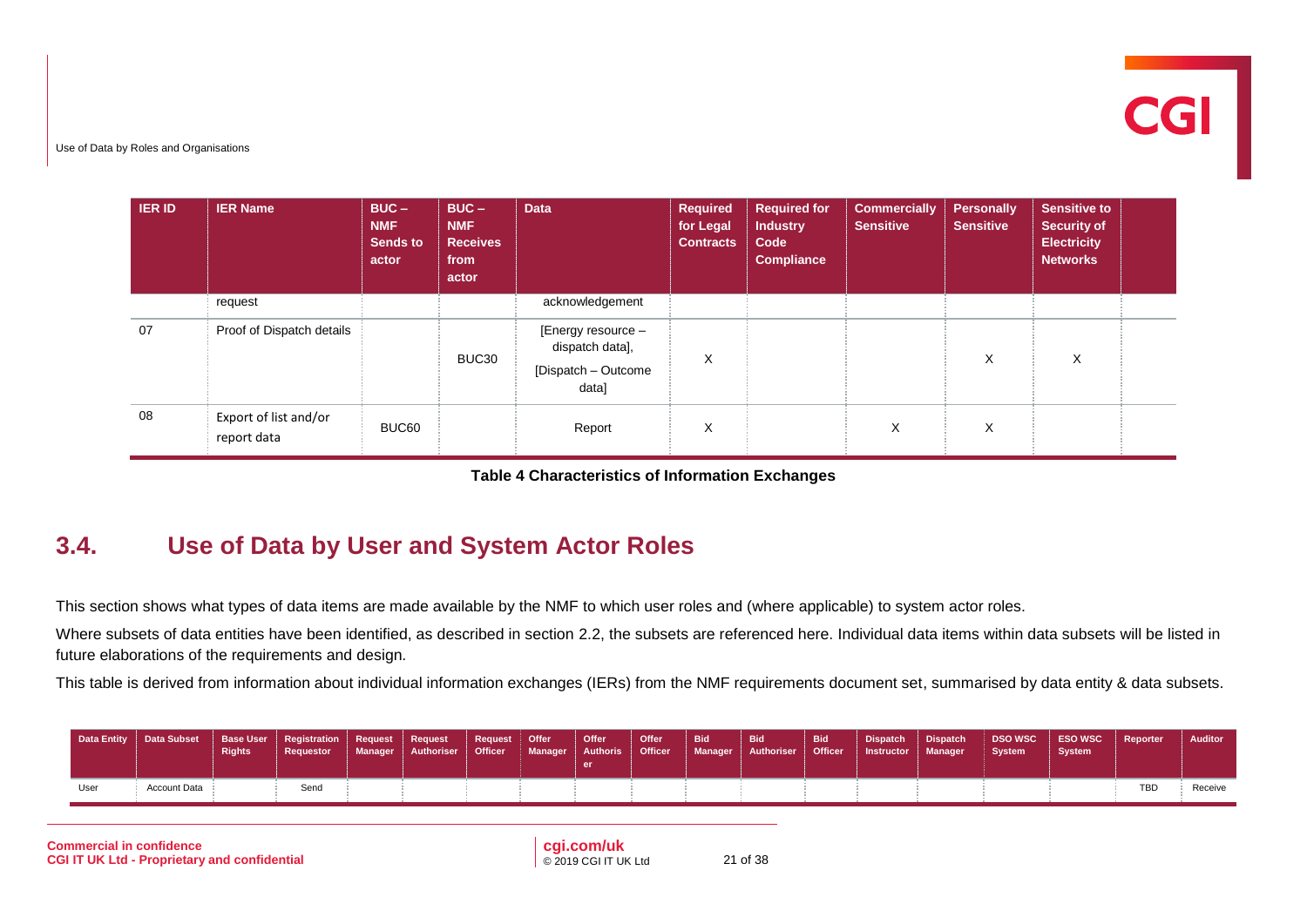

| <b>Data Entity</b> | <b>Data Subset</b>         | <b>Base User</b><br><b>Rights</b> | Registration<br><b>Requestor</b> | Request<br><b>Manager</b> | Request<br>Authoriser | Request<br>Officer | Offer<br><b>Manager</b> | Offer<br><b>Authoris</b><br>er | Offer<br>Officer | <b>Bid</b><br>Manager | <b>Bid</b><br>Authoriser | <b>Bid</b><br>Officer | <b>Dispatch</b><br>Instructor | <b>Dispatch</b><br><b>Manager</b> | <b>DSO WSC</b><br>System | <b>ESO WSC</b><br><b>System</b> | Reporter   | <b>Auditor</b> |
|--------------------|----------------------------|-----------------------------------|----------------------------------|---------------------------|-----------------------|--------------------|-------------------------|--------------------------------|------------------|-----------------------|--------------------------|-----------------------|-------------------------------|-----------------------------------|--------------------------|---------------------------------|------------|----------------|
|                    |                            |                                   | Receive                          |                           |                       |                    |                         |                                |                  |                       |                          |                       |                               |                                   |                          |                                 |            |                |
| User               | Viewable Data              | Send on<br>request                | Receive                          |                           |                       |                    |                         |                                |                  |                       |                          |                       |                               |                                   |                          |                                 | TBD        | Receive        |
| Industry<br>Actor  | Registration<br>Data       |                                   | Send<br>Receive                  |                           |                       |                    |                         |                                |                  |                       |                          |                       |                               |                                   |                          |                                 | TBD        | Receive        |
| Industry<br>Actor  | Viewable Data              | Send on<br>request                | Receive                          |                           |                       |                    |                         |                                |                  |                       |                          |                       |                               |                                   |                          |                                 | TBD        | Receive        |
| Energy<br>Resource | Registration<br>Data       |                                   | Send<br>Receive                  |                           |                       |                    |                         |                                |                  |                       |                          |                       |                               |                                   |                          |                                 | <b>TBD</b> | Receive        |
| Energy<br>Resource | Offer Data                 | Send on<br>request                | Send                             | Receive                   | Receive               | Receive            |                         |                                |                  |                       |                          |                       |                               |                                   |                          |                                 | TBD        | Receive        |
| Energy<br>Resource | Dispatch Data              |                                   |                                  |                           |                       |                    |                         |                                |                  |                       |                          |                       |                               |                                   |                          |                                 | TBD        | Receive        |
| Market<br>Category | N/A                        | Send on<br>request                |                                  |                           |                       |                    |                         |                                |                  |                       |                          |                       |                               |                                   |                          |                                 | TBD        | Receive        |
| Request            | N/A                        |                                   |                                  | Receive                   | Receive               |                    |                         |                                |                  |                       |                          |                       |                               |                                   |                          |                                 | TBD        | Receive        |
| Offer              | Full                       |                                   |                                  |                           |                       |                    | Receive                 | Receive                        |                  |                       |                          |                       |                               |                                   |                          |                                 | TBD        | Receive        |
| Offer              | Non-<br>Commercial<br>Data |                                   |                                  |                           |                       | Send               |                         |                                | Send             |                       |                          | Send                  |                               |                                   |                          |                                 | <b>TBD</b> | Receive        |
| Bid                | N/A                        |                                   |                                  |                           |                       |                    | Receive                 | Receive                        |                  | Receive               | Receive                  |                       |                               |                                   |                          |                                 | TBD        | Receive        |
| Dispatch           | Instruction<br>Data        |                                   |                                  |                           |                       |                    |                         |                                |                  |                       |                          |                       | Receive                       | Send                              | Send                     | Send                            | <b>TBD</b> | Receive        |
| Dispatch           | Outcome Data               |                                   |                                  |                           |                       |                    |                         |                                |                  |                       |                          |                       | Receive                       | Send                              | Send                     | Send                            | <b>TBD</b> | Receive        |

<span id="page-20-0"></span>**Table 5 Data Entity Use by User Role**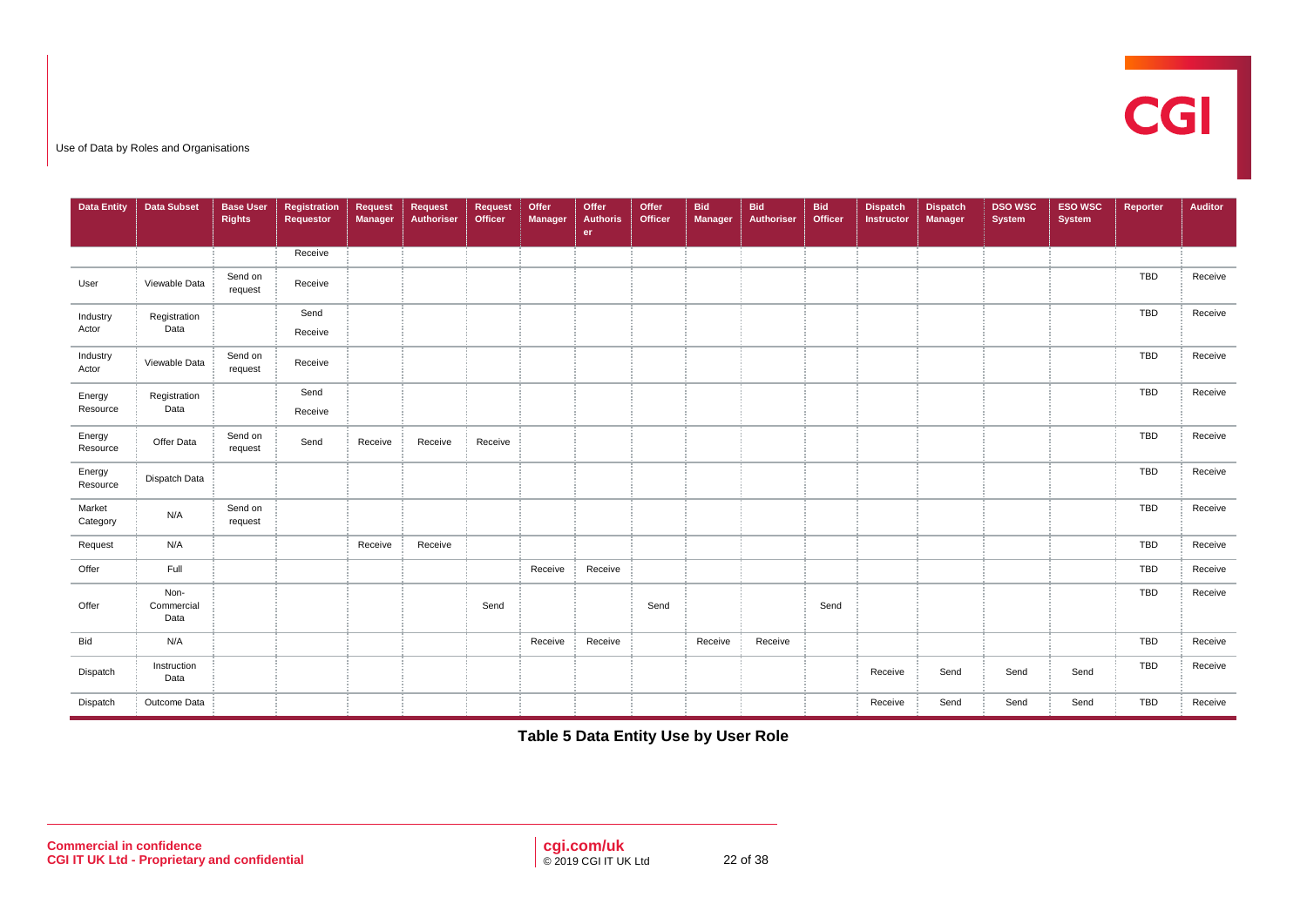## <span id="page-21-0"></span>**3.5. Use of Data by Type of Organisation**

This maps individual information exchanges to organisations, based on the information in section [3.4](#page-19-1) that shows which roles use which data entities (or subsets of data entities), and the information in section [3.2](#page-11-0) that shows which organisations use which roles.

See section [5](#page-28-0) (particularly [5.5\)](#page-31-1) for information about data governance.

| <b>Data</b><br><b>Entity</b> | <b>Data</b><br><b>Subset</b> | <b>DSO WSC</b>     | <b>ESO WSC</b>     | <b>Industry</b><br><b>Actor</b><br>- Buyer | <b>Industry</b><br><b>Actor</b><br>- Seller | <b>Industry</b><br>Actor-<br><b>BRP</b><br><b>Informed</b> |
|------------------------------|------------------------------|--------------------|--------------------|--------------------------------------------|---------------------------------------------|------------------------------------------------------------|
| User                         | <b>Account Data</b>          | Receive            | Receive            | Receive                                    | Receive                                     | Receive                                                    |
| User                         | Viewable Data                | Send on<br>request | Send on<br>request | Send on<br>request                         | Send on<br>request                          | Send on<br>request                                         |
| Industry<br>Actor            | Registration<br>Data         | Receive            | Receive            | Receive                                    | Receive                                     | Receive                                                    |
| Industry<br>Actor            | Viewable Data                | Send on<br>request | Send on<br>request | Send on<br>request                         | Send on<br>request                          | Send on<br>request                                         |
| Energy<br>Resource           | Registration<br>Data         | Send               | Send               |                                            | Receive                                     |                                                            |
| Energy<br>Resource           | Offer Data                   | Send on<br>request | Send on<br>request | Send on<br>request                         | Send on<br>request                          | Send on<br>request                                         |
| Energy<br>Resource           | Dispatch Data                | Send               | Send               | Send                                       |                                             |                                                            |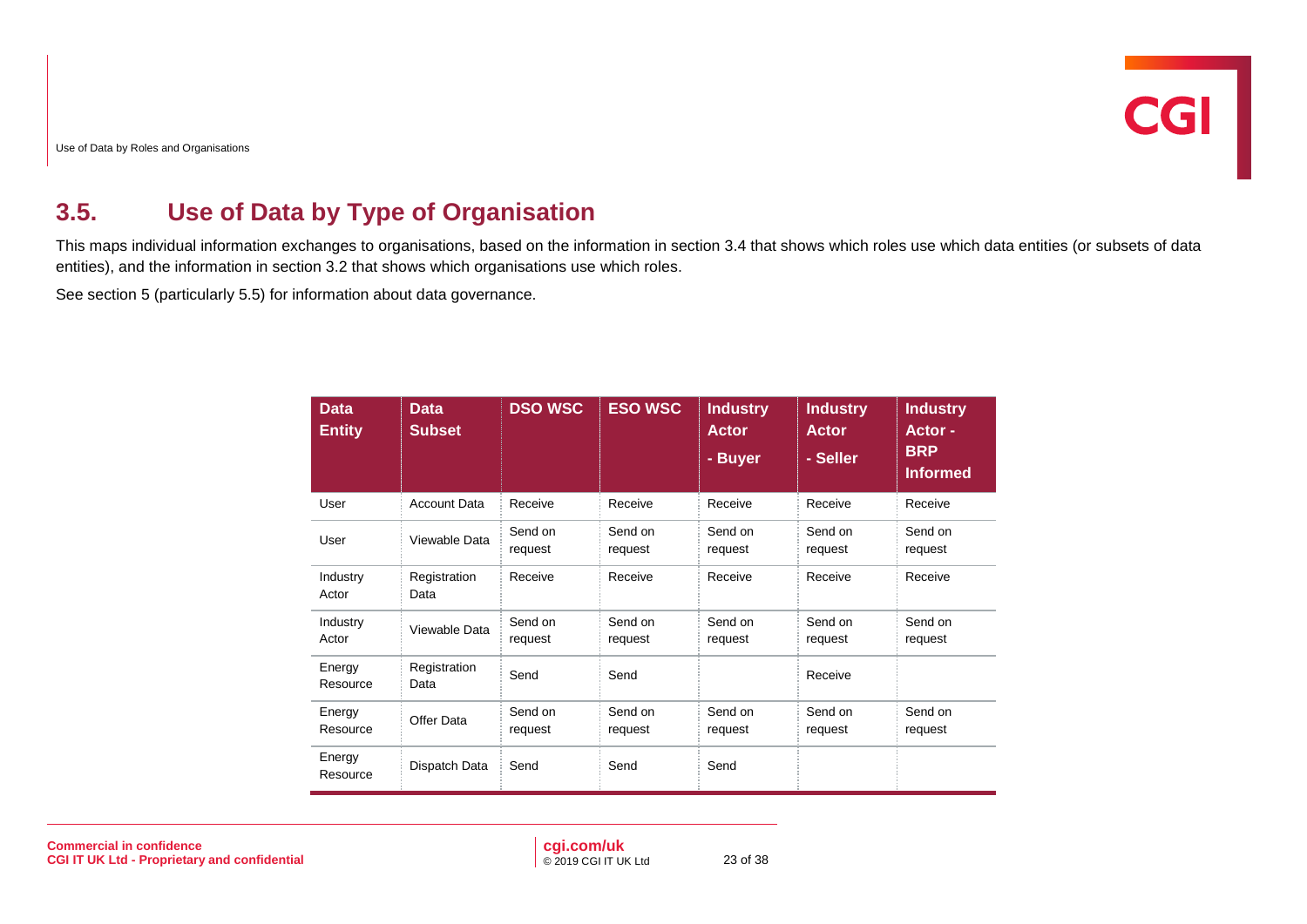| Market<br>Category | N/A                        | Send on<br>request | Send on<br>request | Send on<br>request | Send on<br>request | Send on<br>request |
|--------------------|----------------------------|--------------------|--------------------|--------------------|--------------------|--------------------|
| Request            | N/A                        | Receive            | Receive            | Send               | Send               |                    |
| Offer              | Full                       | Send               | Send               |                    | Receive            |                    |
| Offer              | Non-<br>Commercial<br>Data | Send on<br>request | Send on<br>request | Send on<br>request | Send on<br>request | Send on<br>request |
| <b>Bid</b>         | N/A                        | Send               | Send               | Receive            |                    | $\overline{?}$     |
| Dispatch           | Instruction<br>Data        | Send               | ?                  | Receive            | Send               | Send               |
| Dispatch           | Outcome Data               | Send               | Send               | Receive            | Send               | Send               |

<span id="page-22-0"></span>**Table 6 Data Entity Use by Type of Organisation**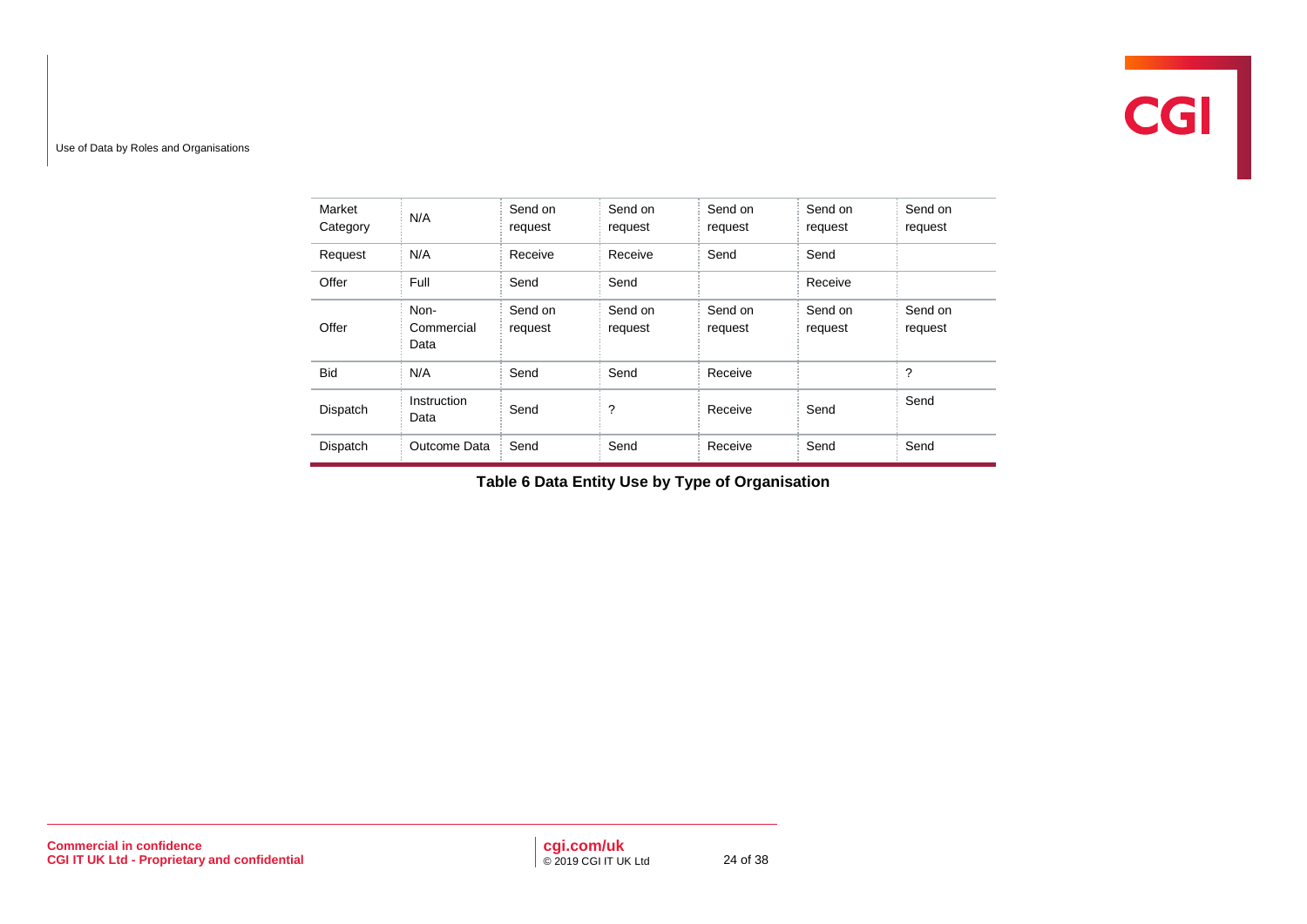# **4. Data Exchange Mechanisms**

This section is concerned with data exchange formats and standards.

## **4.1. Approaches to Data Exchange**

The NMF requirements specification implies a variety of methods of data exchange:

- Manual interaction via web browser, e.g. by typing or file upload or download;
- manual interaction by personal contact e.g. phone calls;
- email interaction; this could be completely manual or enable some automation;
- system-to-system interfaces.

The current assumption is that due to the parties likely to be involved in data exchange for the TRANSITION trials, and the relatively short-term nature of the trials, it is likely to be preferable in many cases to use more manual processes such as phone, email, Excel spreadsheets or CSV files intended for use with Excel, rather than system-tosystem interfaces such as XML.

Currently the only expected circumstances for system-to-system data exchange in TRANSITION trials is

#### **4.2. System-to-System Interfaces**

In the current version of the NMF requirements specification (version REQ01-05) the following are proposed as system-to-system interfaces:

- BUC16 Automated requests;
- BUC30 Intent to Dispatch;
- BUC31 Dispatch Instruction;
- BUC32 Proof of Dispatch.

The specification is still developing and more may emerge as the TRANSITION project develops.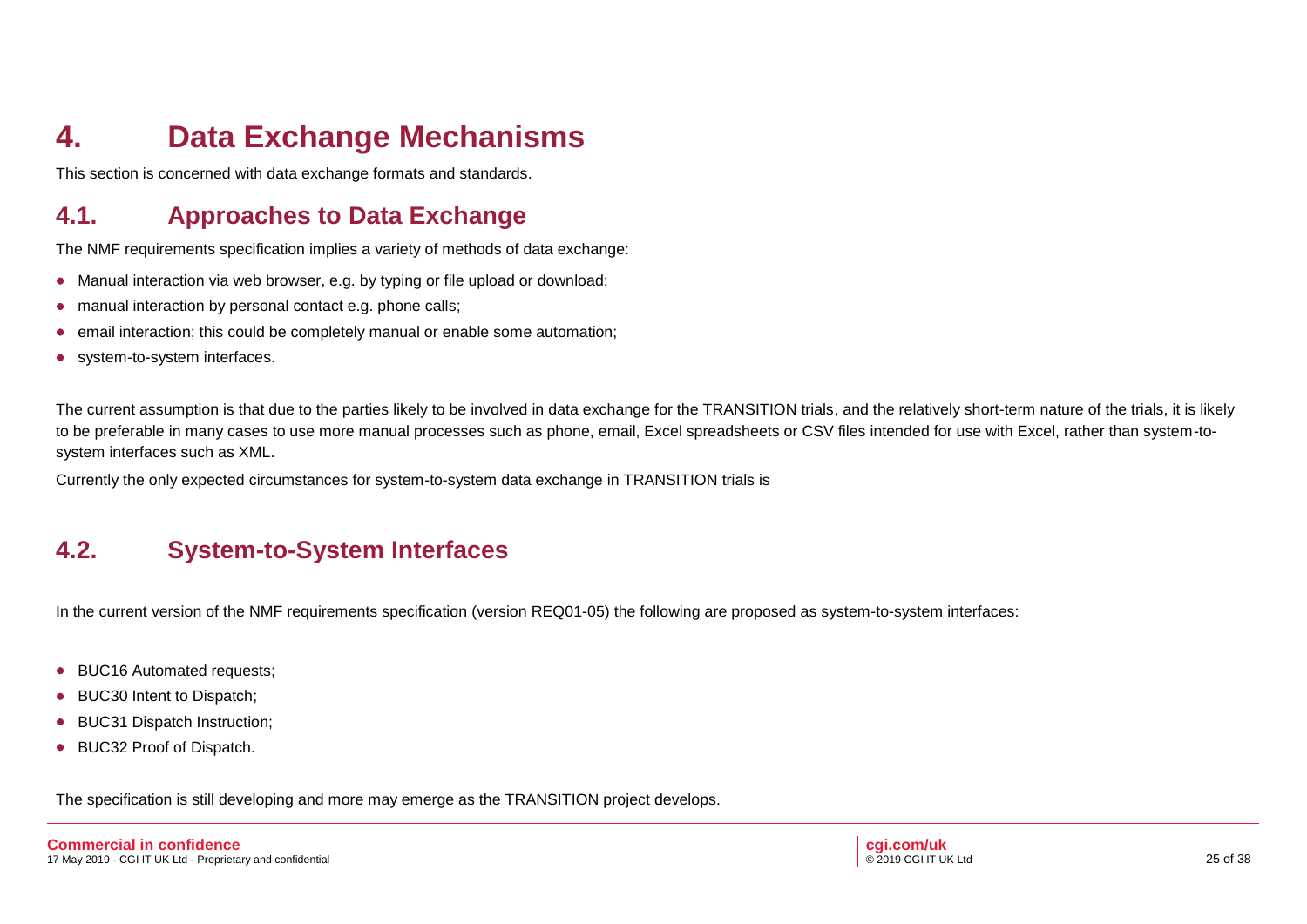#### **4.3. Pros and Cons of Automated Interfaces**

Advantages:

- increased throughput compared to manual interaction;
- opportunity to build in security measures such as in-flight encryption or digital signatures;
- more representative of a larger-scale market in future;
- increased data quality and integrity through system validation (avoiding human error);
- use of a common messaging model.

#### Disadvantages:

- requires Industry Actors to implement system interfaces;
- may increase risk profile and availability requirements of the NMF.

#### **4.4. Potential Types of Data Format for Data Exchange**

Some options are laid out below.

Follow models from existing industry standards such as:

• Use CIM standards and IEC standards building on CIM such as IEC 62325 for electricity market data, IEC 61968 (distribution) and/or IEC 61970 (transmission) for network topology data, including use of CIM data standards to exchange data using CIM-compliant XML;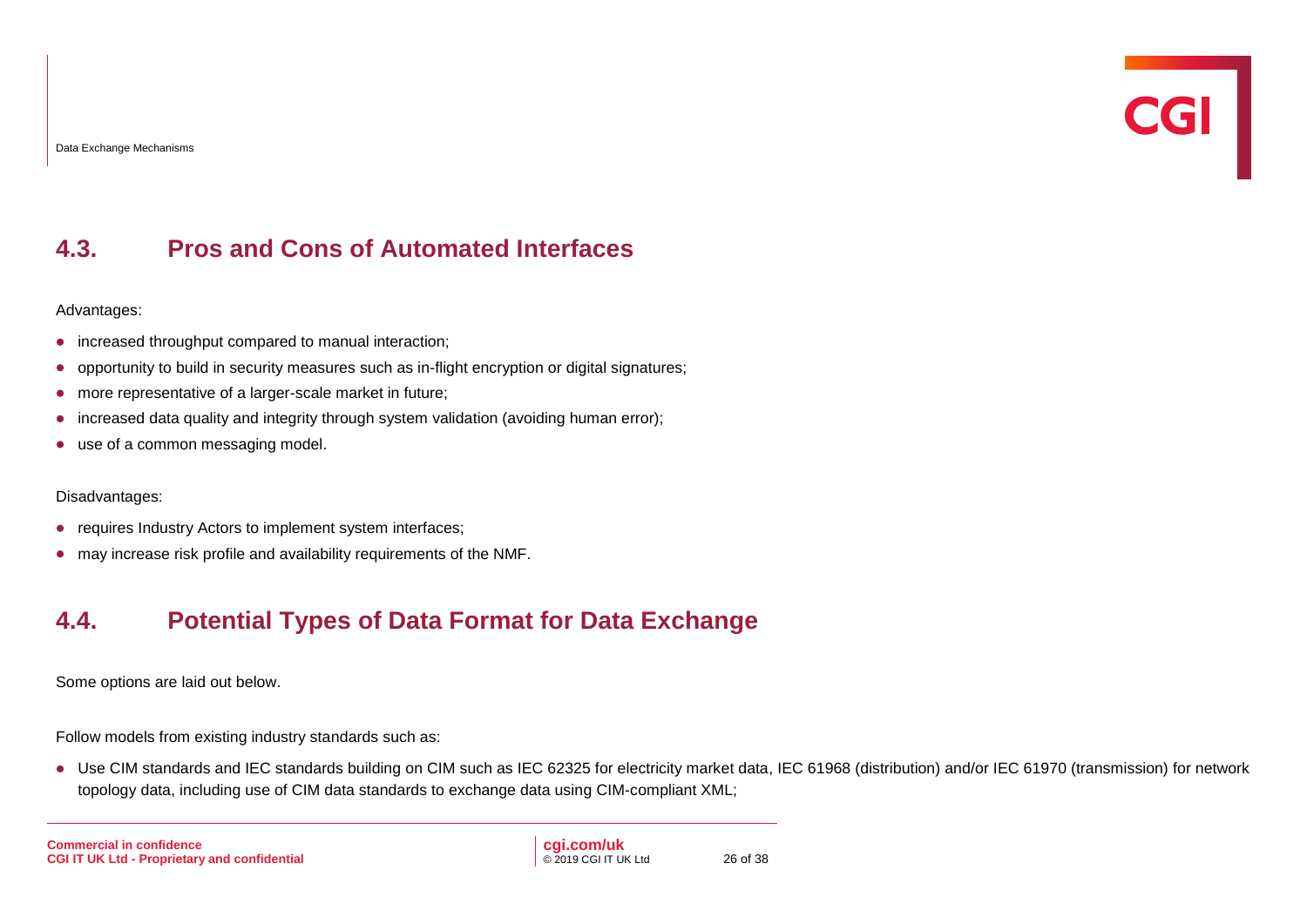Data Exchange Mechanisms

- build on National Grid standards for transmission and T/D data exchange e.g. EDL (CSV formats) or CIM-compliant XML used in some areas such as ENTSO-E data exchange; note that National Grid aim to use XML in new interfaces, including in interaction with DNOs, so should be receptive to this;
- use lower-level formats such as used in DERMS (Distributed Energy Resource Management Systems), though note that low-level communications protocols are assumed to be out of scope for NMF, as it is intended that NMF should not have direct access to turning power on or off for reasons such as risk and security;
- cooperate with formats associated with energy flexibility emerging from Ofgem innovation projects such as Fusion, EFFS or Power Potential.

Bespoke data exchange formats following patterns established elsewhere in the industry such as:

- DUIS XML schema (the interface for smart metering via DCC):
- Electralink's DTS/DTN standards (CSV & can include XML) or their emerging Energy Market Data Hub (EMDH).

Bespoke generic interface approaches such as:

- REST style interfaces;
- SOAP web services;
- use of file formats such as JSON.

Many approaches other than low-level control protocols are built on either CSV or XML technology. Generally speaking, CSV is commonly used in older standards such as National Grid's EDL and Electralink's DTN, while newer formats are more often XML, including in both Electralink and National Grid.

Pros and cons of CSV include:

- Compact format;
- efficient processing at large volumes;
- not easily human-readable;
- more vulnerable to changes in data formats making version control harder to achieve.

Pros and cons of XML include: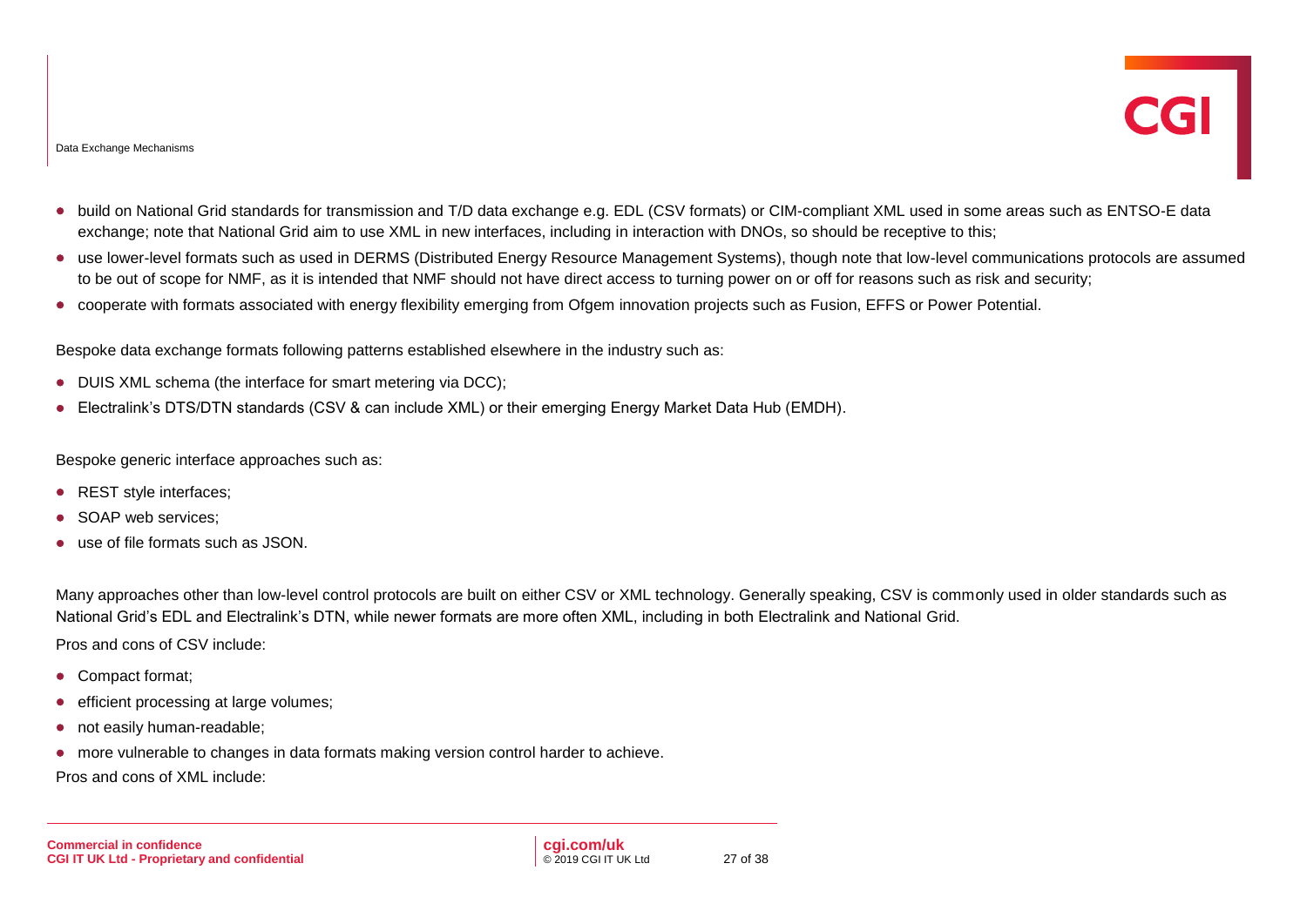- XML is compatible with many current processing tools and viewers;
- XML schema validation provides an immediate result for catching many issues with badly-formed messages, whereas errors in CSV formats are harder to detect;
- XML files are human-readable unlike CSV files:
- although processing of large XML files and large numbers of messages can be relatively slow, the message volumes used in the NMF are unlikely to be large enough for this to be significant;
- there are tools for exporting CIM-compatible data storage in XML format.

JSON is an alternative, and used in some of the WPD initiatives:

- It is a simpler format than XML, providing some of the human readability of XML with less structure;
- the simpler structure and lower emphasis on strong typing can make it less suitable for complex data;
- there are less well-established tools for JSON compared to XML, e.g. for schema validation.

CGI's current recommendation is to produce a bespoke XML schema for automated interfaces for TRANSITION, with some alignment to CIM standards but not guaranteeing 100% CIM alignment (e.g. there may not be CIM types for all of the data needed, and although it is possible to add types to CIM it takes time). Feedback and discussion with TRANSITION partners will be taken into account in determining the eventual approach.

Note that ENA Open Networks Project Workstream 1 includes planned work in 2019 on products for data exchange between ESO and DSO, which will be highly relevant to TRANSITION.

#### **4.5. Determining Data Needed for Data Exchanges**

For each type of data interaction that will be required for the NMF, several considerations will be needed, including:

• Data suggested by the use case descriptions from the NMF requirements specification, as illustrated in the context diagram from that document, and data items identified by further elaboration of NMF requirements and design;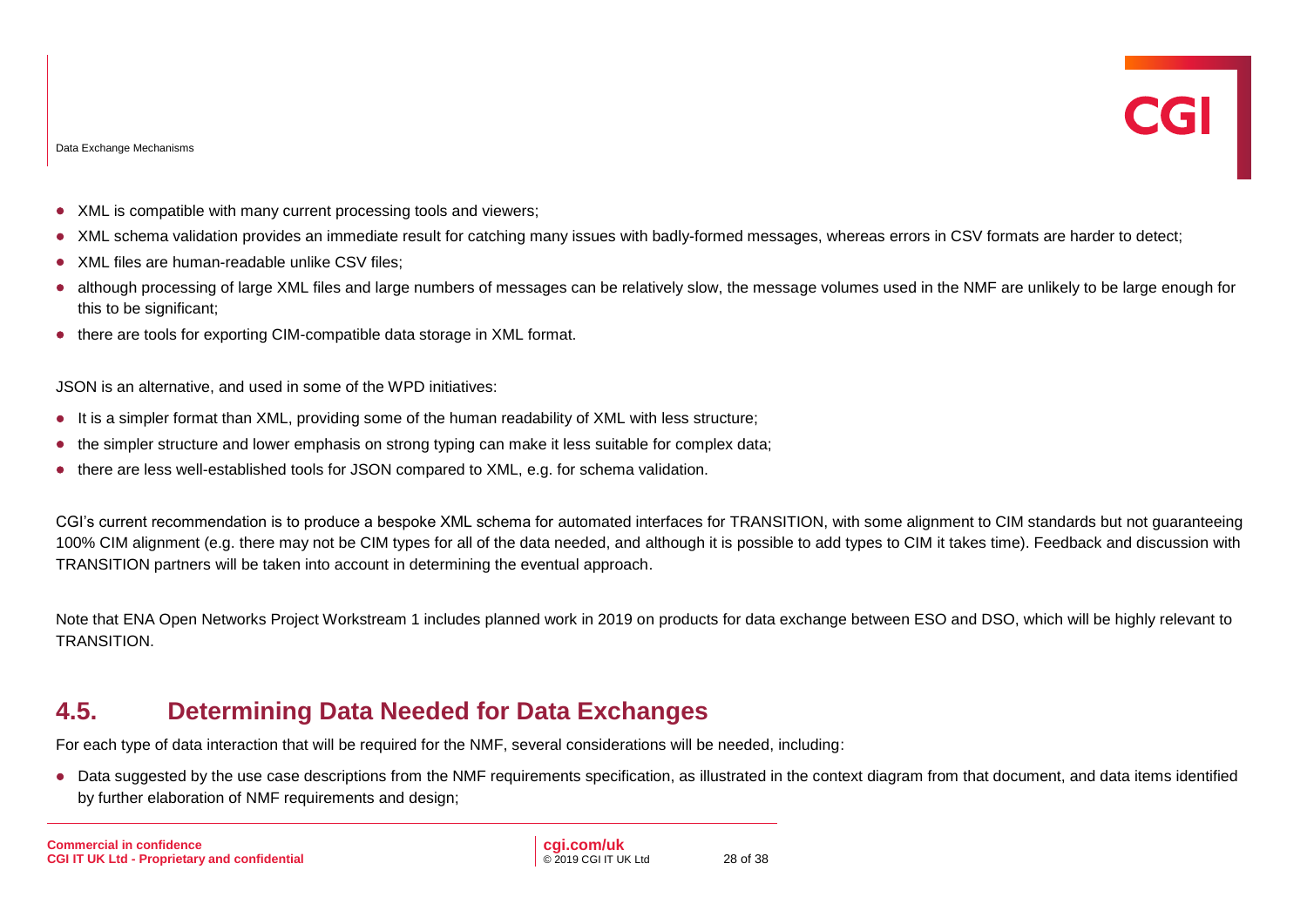- discussion with other Ofgem innovation projects such as Power Potential, EFFS and Fusion;
- reference to relevant standards such as CIM and National Grid. Note that CIM standards can be extended if agreed with the appropriate standards committees;
- security requirements, e.g. whether digital signatures are needed and whether any of the content needs to be encrypted in the message itself (independently of whether encrypted in transit);
- whether all senders and recipients of a specific type of message always use all of the data in that message type, or whether some data items are not relevant to some user roles (e.g. DSO (buyer), DSO (informed), ESO (buyer), ESO (informed), Industry Actor (buyer), Industry Actor (seller), Balance Responsible Party (informed)). Differences in data appropriate to different user types could determine whether there are different message types specified for different roles, or message types are more broadly applicable. Subsets of NMF conceptual data entities are identified in this document to highlight these choices.

#### **4.6. Communications networks**

No decisions have been made so far regarding communications networks for NMF traffic, e.g. different ways of securing traffic over the public internet, or an existing private network such as provided by ElectraLink or DCC, but the costs of private networks may be prohibitive for the TRANSITION trials.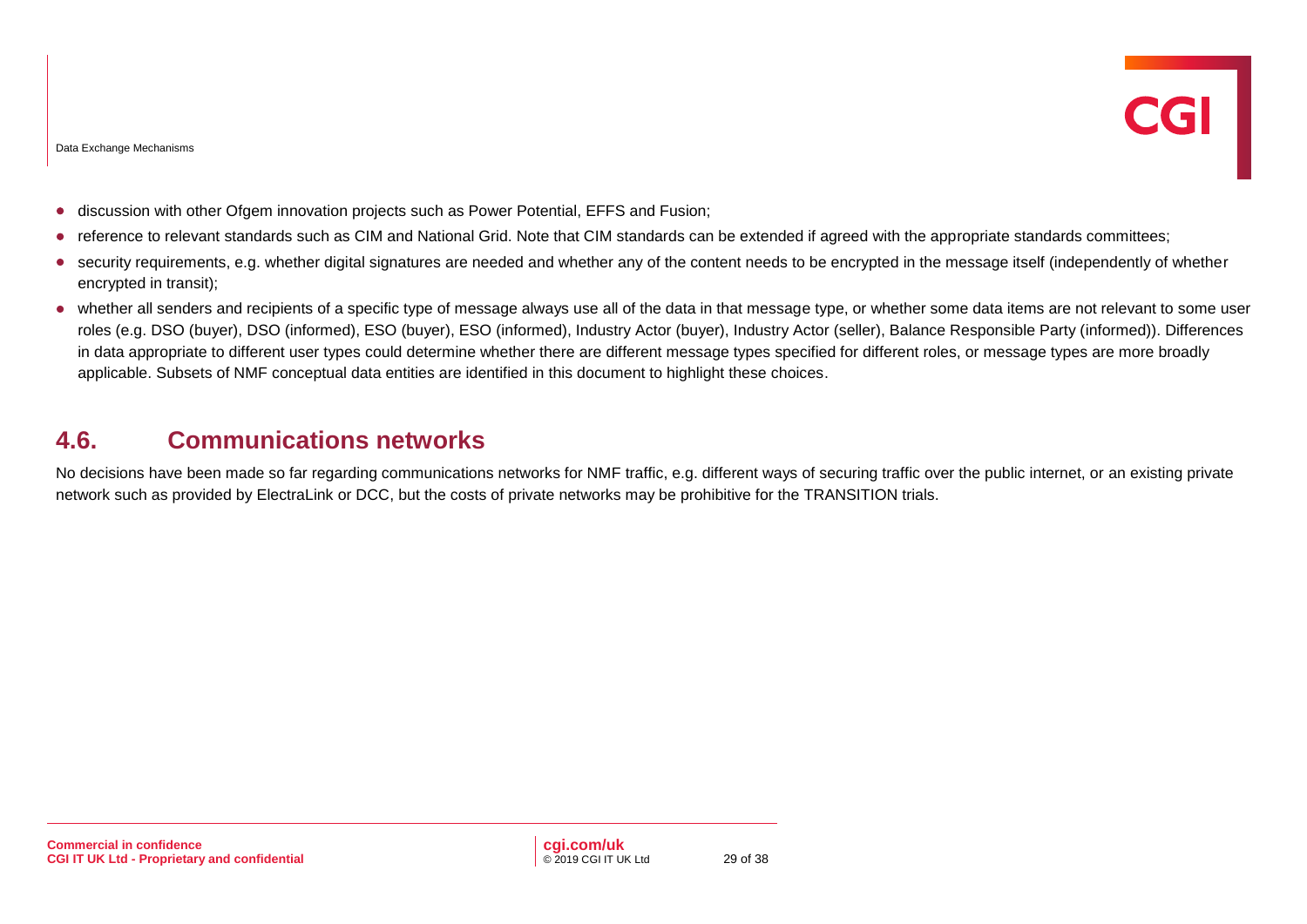Data Governance

# <span id="page-28-0"></span>**5. Data Governance**

This section covers issues such as:

- Who owns and manages the master version of NMF data as whole?
- From where are updates received for individual data entities/items?
- Are any data entities or data items mastered elsewhere (e.g. industry IDs for Industry Actors such as MPIDs or Sec Party IDs)
- How are updates propagated to users?
- What is the latency of updates?
- What mechanisms are used to ensure other copies don't diverge from the master?
- How is the data quality managed? If a user identifies a data quality issue in the dataset, what is the remediation process?

#### **5.1. Governance of NMF Standing Data**

"Standing data" in this context is expected to refer to the following:

- Data about individual human users of the NMF
- Data about system actors which are users of the NMF
- Data about Industry Actor organisations
- Data about flexible energy resources

#### Principles:

- 1. NMF administrators and auditors can see all data (subject to personal security clearance checks etc)
- 2. Full registration data can only be seen by the user/organisation or owner of the resource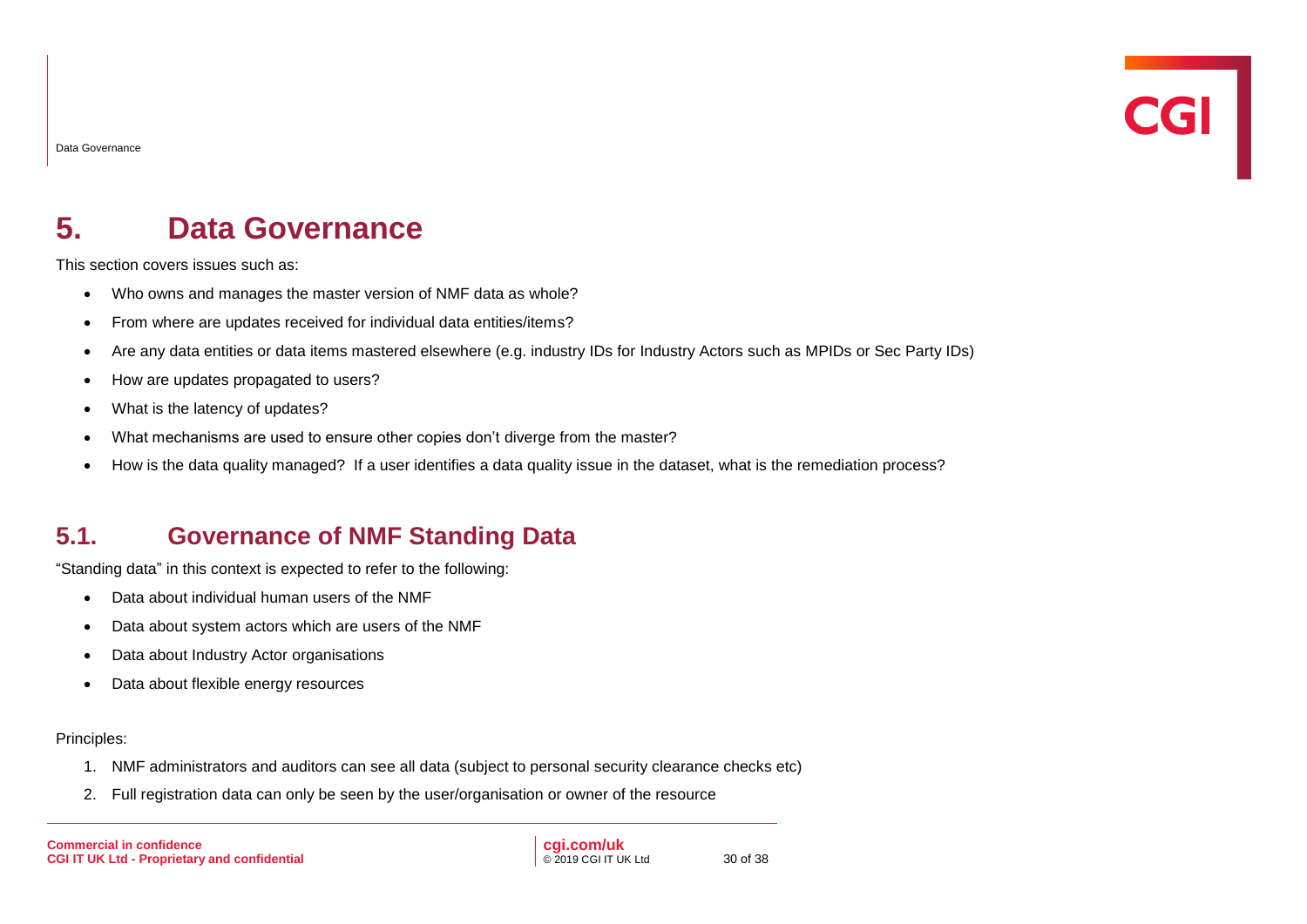- 3. Updates to and viewing of NMF standing data will be managed according to the defined requirements, i.e. covered by data exchanges
- 4. There will be data items of Industry Actor data and energy resource data that will be viewable to all active registered NMF users. These will be made available via the NMF according to functionality defined in the NMF requirements
- 5. Identifiers from external data sets such as postcodes, MPANs etc, they will be verified manually during TRANSITION trials and not synchronised automatically.

#### **5.2. Governance of NMF Operational Data**

Operational data is expected to include Requests, Offers and Bids (Orders) for use of flexible energy resources.

#### Principles:

- 1. NMF auditors and admin people can see all data (subject to personal security clearance checks etc)
- 2. Users in Industry Actor organisations which have appropriate roles will be able to see the Requests, Offers and Bids (Orders) involving their own organisation
- 3. There will be subsets of Request, Offer and Bid data that will be viewable to all active registered NMF users. These will be made available via the NMF according to functionality defined in the NMF requirements

#### **5.3. General Data Governance Principles for NMF Data**

- 1. There will not be any automatic synchronisation of data other than for system backup and archiving purposes and any replication of data that is required to ensure continuity of service of the NMF (e.g. to enable service to continue from a standby system)
- 2. Security analysis will be required to enable judgements to be made about data which is sensitive for privacy reasons, ensuring GDPR compliance, or for wider security issues such as to protect misuse of electricity distribution networks
- 3. The NMF will provide logging capabilities to enable information to be stored to support fault-finding and service management, and logging of security issues if required; these will be subject to security recommendations
- 4. At the time of writing this document, reporting for NMF data has not been defined
- 5. Security analysis will need to determine whether it is necessary for any NMF to be stored in an encrypted form while at rest and/or encrypted during transmission across communications networks and systems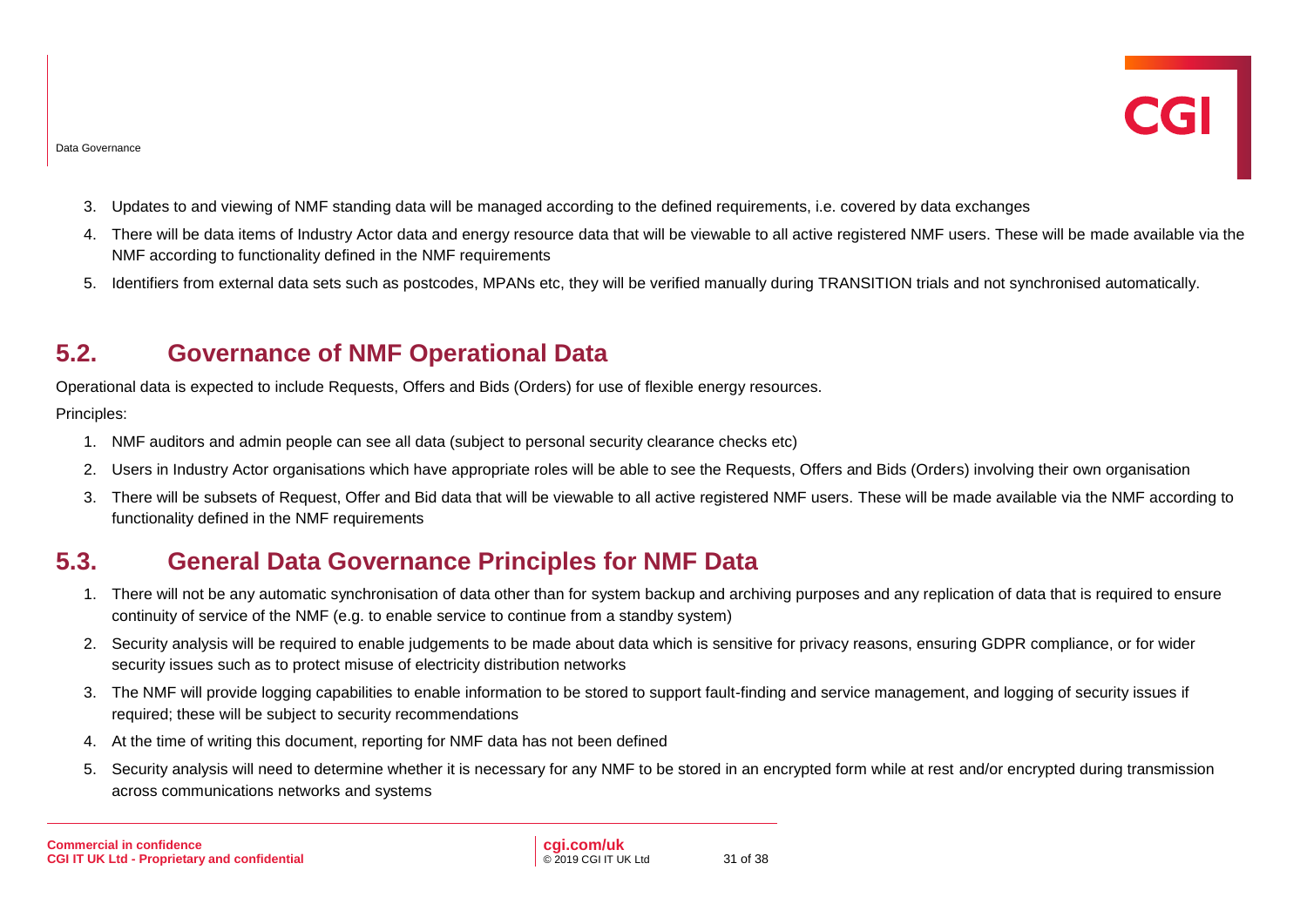## **5.4. References to External Data Sets & Identifiers**

This section describes sets of data relevant to data items listed in the NMF requirements spec, particularly where there may be relevant data sets in the DSO/DNO or industry.

| Data items or<br>groups of data<br><b>items</b>                                      | <b>Purpose</b>                                                                                              | <b>Approach for TRANSITION</b><br>trial systems                                                                                                                                                                                           | Data sets potentially available<br>for an NMF in the long term                                                          |
|--------------------------------------------------------------------------------------|-------------------------------------------------------------------------------------------------------------|-------------------------------------------------------------------------------------------------------------------------------------------------------------------------------------------------------------------------------------------|-------------------------------------------------------------------------------------------------------------------------|
| Identification<br>information for<br>an energy<br>resource that is<br>a single asset | Uniquely identify an<br>energy resource which<br>can be the subject of<br>offers and can be<br>dispatched   | Unique energy resource<br>identifier created for use in<br>the NMF. MPAN and location<br>information (see separate<br>entry) will also be non-<br>unique attributes, but note<br>that several energy resource<br>assets may share an MPAN | Likely to be the same in the long<br>term, unless a national standard<br>defined                                        |
| ID of an energy<br>resource that is<br>a group of<br>assets                          | Named ID of a group of<br>assets e.g. a demand<br>response service<br>provided across<br>multiple locations | Use energy resource ID<br>created for the NMF (note<br>that presupposes that<br>resource IDs are not shared<br>between different markets;<br>otherwise a common system<br>may be needed)                                                  | Likely to be the same in the long<br>term, unless a national standard<br>defined                                        |
| Location used<br>for energy<br>resource assets                                       | Location of an energy<br>resource                                                                           | Postcode and/or other<br>geographic information e.g.<br>UPRN.                                                                                                                                                                             | GIS system reference, Ordnance<br>Survey grid reference, circuit<br>information (see Location used in<br>Request entry) |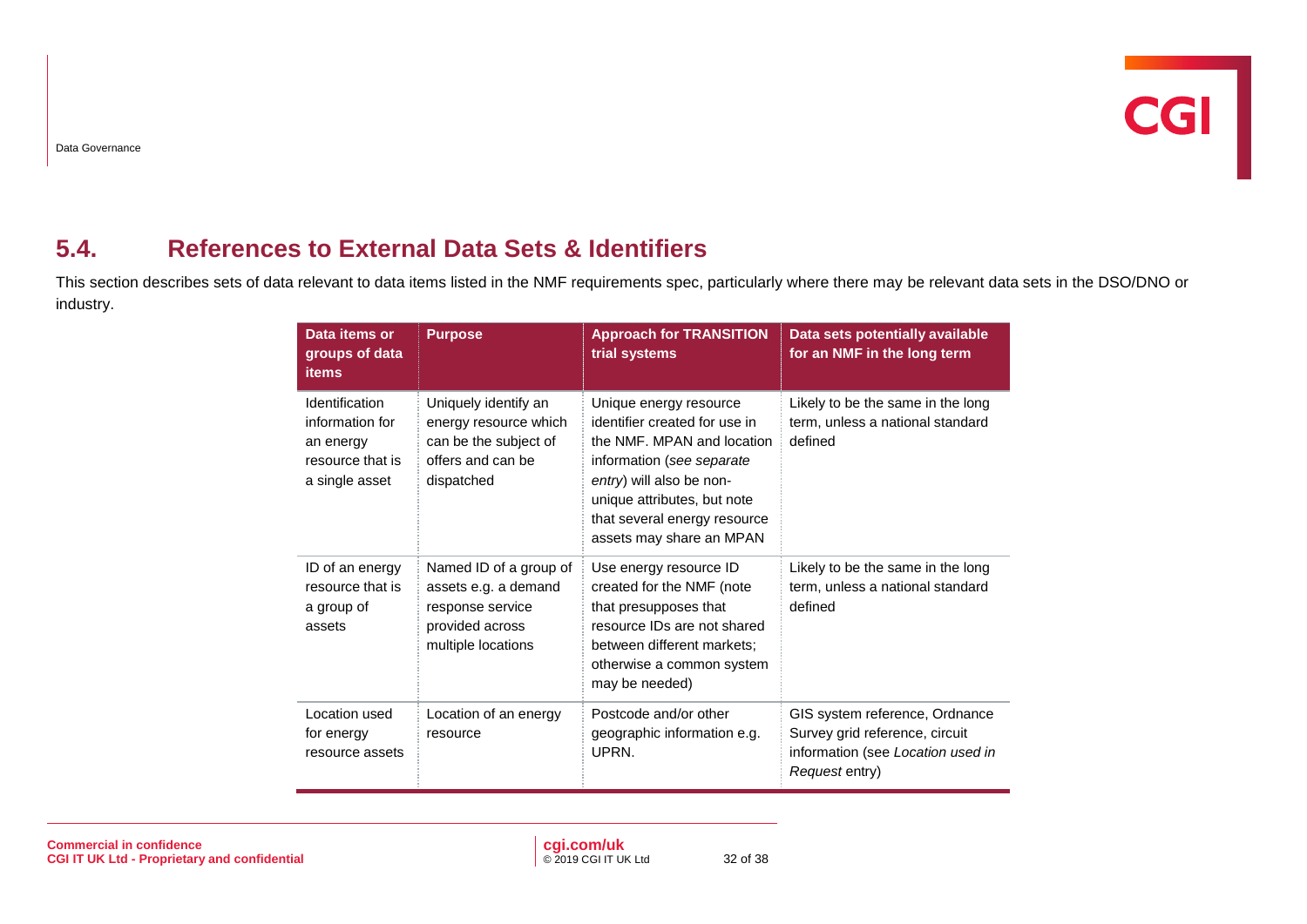# $\overline{\text{CGI}}$

#### Data Governance

| Location used in<br>Request                                     | Specify a location e.g.<br>for a network<br>constraint. Potentially<br>multiple energy<br>resources may be able<br>to meet the request | Geographic area e.g.<br>postcode, UPRN, OS grid<br>reference (note that<br>identifying whether an<br>offered energy resource is a<br>match to a Request location<br>is expected to be a service<br>provided by the DSO) | Potentially the request could<br>identify a circuit e.g. 11kV or<br>33kV; however, note that there is<br>no national system for this, and<br>the circuit that an asset is on<br>could change dynamically due to<br>network configuration |
|-----------------------------------------------------------------|----------------------------------------------------------------------------------------------------------------------------------------|-------------------------------------------------------------------------------------------------------------------------------------------------------------------------------------------------------------------------|------------------------------------------------------------------------------------------------------------------------------------------------------------------------------------------------------------------------------------------|
| <b>MPAN &amp;</b><br>associated<br>import or export<br>supplier | Identifier of a metering<br>point and the energy<br>supplier for billing<br>purposes                                                   | Use MPAN & supplier<br>information with no<br>automated verification or<br>update process                                                                                                                               | Could build synchronisation to<br>DNO-based registration data,<br>DCC or forthcoming national<br>system                                                                                                                                  |
| <b>IDs for Industry</b><br>Actors &<br>suppliers                | Identify an individual<br>organisation e.g.<br>generator or supplier                                                                   | Create a system of IDs for<br>the limited set of participants<br>in TRANSITION trials                                                                                                                                   | Could adopt a national system<br>such as Elexon's Market Domain<br>Data for MPIDs or DCC for SEC<br>Party signifiers/SEC user IDs                                                                                                        |

**Table 7 Use of External Data Sets**

#### <span id="page-31-1"></span>**5.5. Data Governance by Data Entity**

This section provides governance information for each data entity, and subsets of data entities where applicable.

<span id="page-31-0"></span>For further information regarding access by individual user roles see section [3.4](#page-19-1) and for use of data by individual types of organisation see section [3.5.](#page-21-0)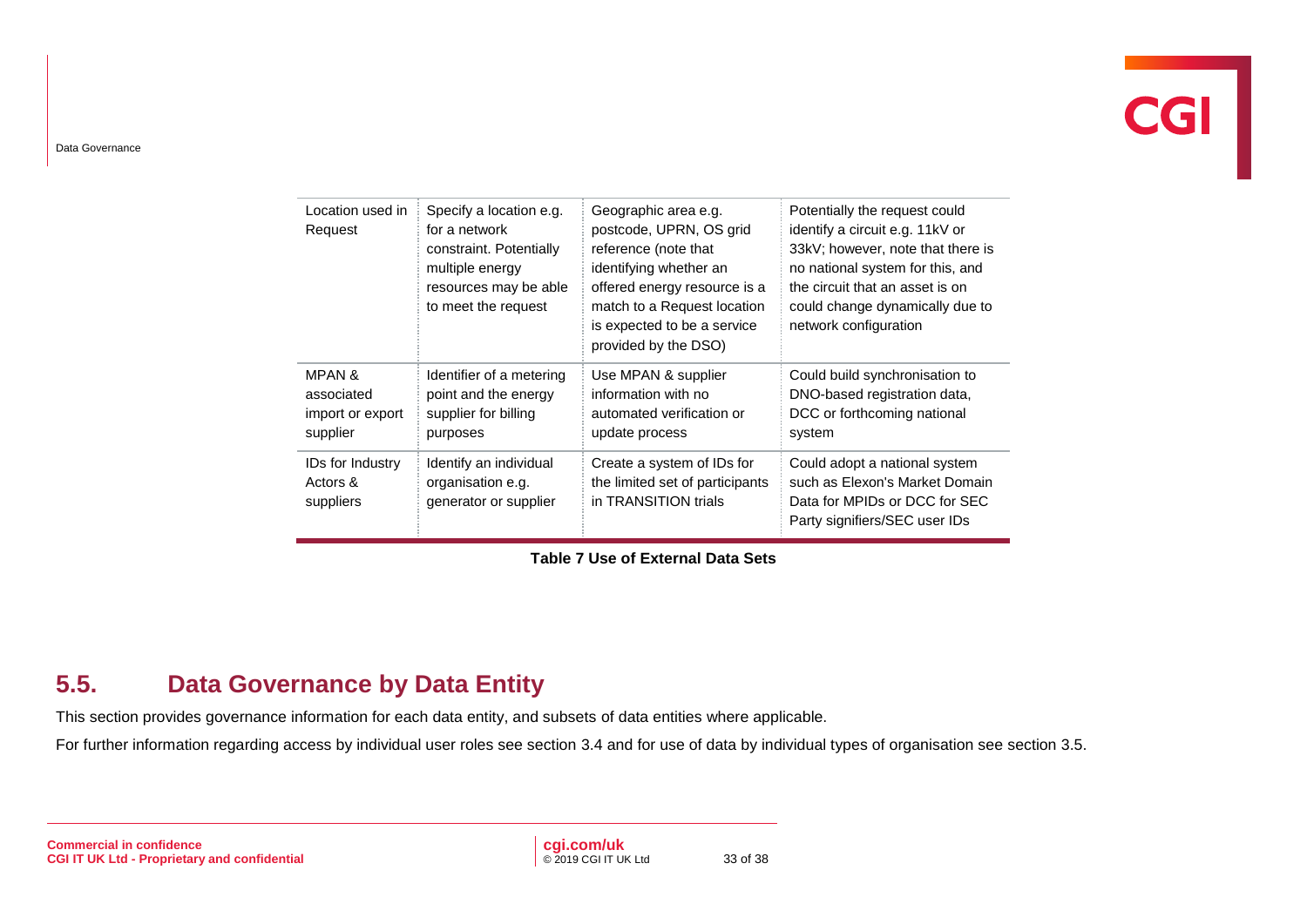

Data Governance

| <b>Data</b><br><b>Entity</b> | <b>Data</b><br><b>Subset</b> | <b>Owner</b>                                                | <b>Additional</b><br>update<br>rights | <b>How</b><br><b>Updated</b>                                 | <b>Latency of</b><br><b>Making</b><br><b>Updates</b> | <b>Propagation</b><br>of Updates           | <b>Privacy</b><br><b>Issues</b>       |
|------------------------------|------------------------------|-------------------------------------------------------------|---------------------------------------|--------------------------------------------------------------|------------------------------------------------------|--------------------------------------------|---------------------------------------|
| User                         | Account<br>Data              | User's<br>organisation                                      | NMF admin<br>user                     | IERs for<br>registration<br>and account<br>management        | On demand                                            | ?                                          | <b>Needs</b><br><b>GDPR</b><br>review |
| User                         | Viewable<br>Data             | User's<br>organisation                                      | NMF admin<br>user                     | <b>IERs</b> for<br>registration<br>and account<br>management | On demand                                            | On demand                                  | <b>Needs</b><br><b>GDPR</b><br>review |
| Industry<br>Actor            | Registration<br>Data         | Industry<br>Actor's<br>organisation                         | NMF admin<br>user                     | IERs for<br>registration<br>and account<br>management        | On demand                                            | ?                                          | <b>Needs</b><br><b>GDPR</b><br>review |
| Industry<br>Actor            | Viewable<br>Data             | Industry<br>Actor's<br>organisation                         | NMF admin<br>user                     | IERs for<br>registration<br>and account<br>management        | On demand                                            | On demand                                  | <b>Needs</b><br><b>GDPR</b><br>review |
| Energy<br>Resource           | Registration<br>Data         | Energy<br>resource<br>owner or<br>manager's<br>organisation | NMF admin<br>user                     | IERs for<br>registration<br>and account<br>management        | On demand                                            | On demand                                  | <b>Needs</b><br><b>GDPR</b><br>review |
| Energy<br>Resource           | Offer Data                   | <b>IA Seller</b>                                            | NMF admin<br>user                     | IERs for<br>operation of<br>the market                       | On demand                                            | On demand                                  | <b>Needs</b><br><b>GDPR</b><br>review |
| Energy<br>Resource           | Dispatch<br>Data             | Energy<br>resource<br>owner or                              | NMF admin<br>user                     | <b>IERs</b> for<br>managing                                  | On demand                                            | Propagate to<br>parties<br>associated with | <b>Needs</b><br><b>GDPR</b>           |

**Commercial in confidence CGI IT UK Ltd - Proprietary and confidential** **cgi.com/uk** © 2019 CGI IT UK Ltd 34 of 38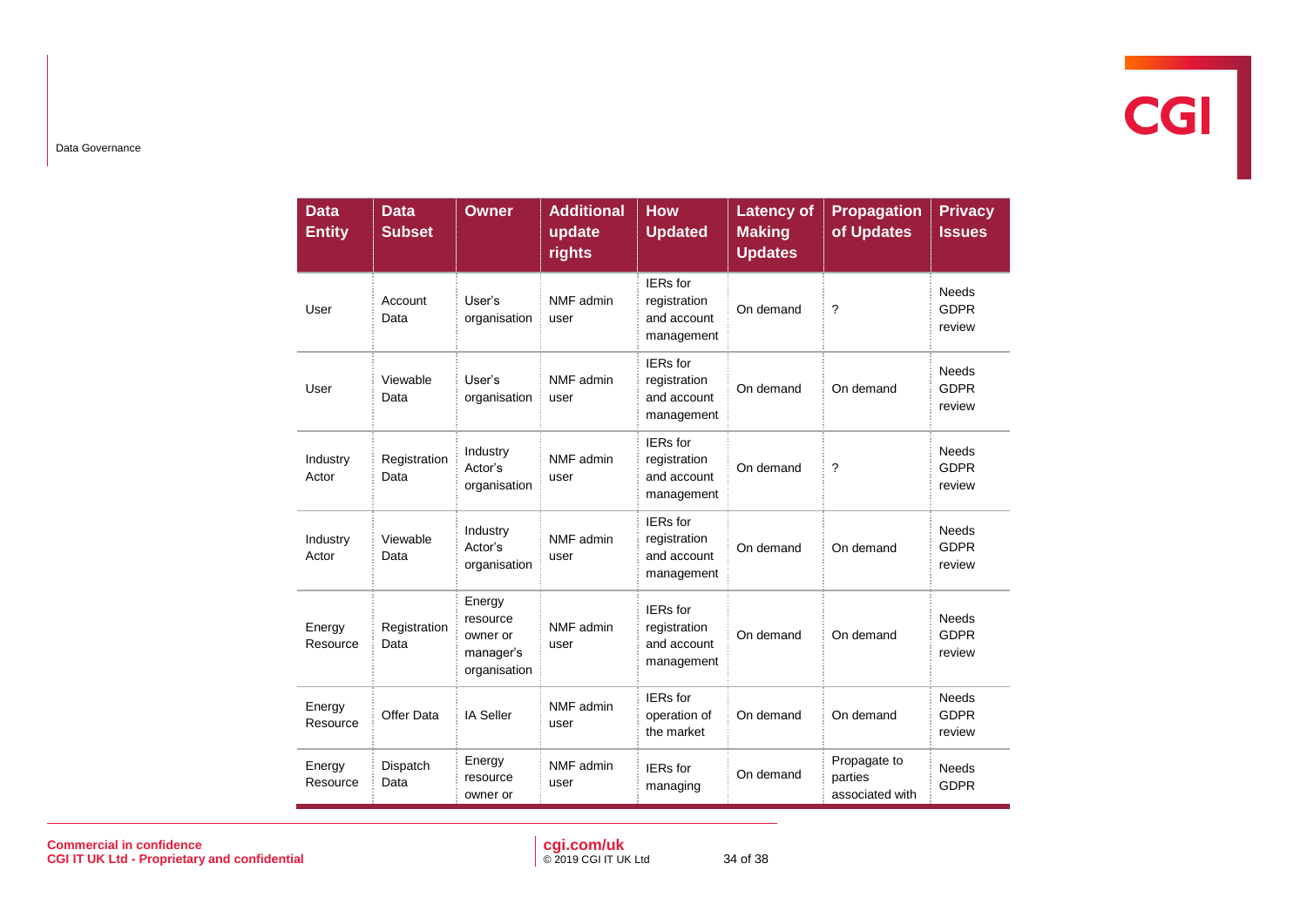# **CGI**

Data Governance

|                    |                            | manager's<br>organisation                                   |                   | dispatch                                      |                         | outstanding<br>Offers or Bids<br>(how?) | review                                |
|--------------------|----------------------------|-------------------------------------------------------------|-------------------|-----------------------------------------------|-------------------------|-----------------------------------------|---------------------------------------|
| Market<br>Category | N/A                        | <b>NMF</b>                                                  |                   | Configuration                                 | Software<br>maintenance |                                         | <b>Needs</b><br><b>GDPR</b><br>review |
| Request            | N/A                        | Request<br>issuer                                           |                   | <b>IERs</b> for<br>operation of<br>the market | On demand               | On demand                               | <b>Needs</b><br><b>GDPR</b><br>review |
| Offer              | Full                       | Offer issuer                                                |                   | <b>IERs</b> for<br>operation of<br>the market | On demand               | On demand                               | <b>Needs</b><br><b>GDPR</b><br>review |
| Offer              | Non-<br>Commercial<br>Data | Offer issuer                                                |                   | <b>IERs</b> for<br>operation of<br>the market | On demand               | On demand                               | <b>Needs</b><br><b>GDPR</b><br>review |
| <b>Bid</b>         | N/A                        | <b>Bid issuer</b>                                           | Request<br>issuer | <b>IERs</b> for<br>operation of<br>the market | On demand               | On demand                               | <b>Needs</b><br><b>GDPR</b><br>review |
| Dispatch           | Instruction<br>Data        | <b>Bid issuer</b>                                           |                   | <b>IERs</b> for<br>managing<br>dispatch       | On demand               | On demand                               | <b>Needs</b><br><b>GDPR</b><br>review |
| Dispatch           | Outcome<br>Data            | Energy<br>resource<br>owner or<br>manager's<br>organisation |                   | <b>IERs</b> for<br>operation of<br>the market | On demand               | On demand                               | <b>Needs</b><br><b>GDPR</b><br>review |

<span id="page-33-0"></span>**Table 8 Data Entity and Subset Data Governance Characteristics**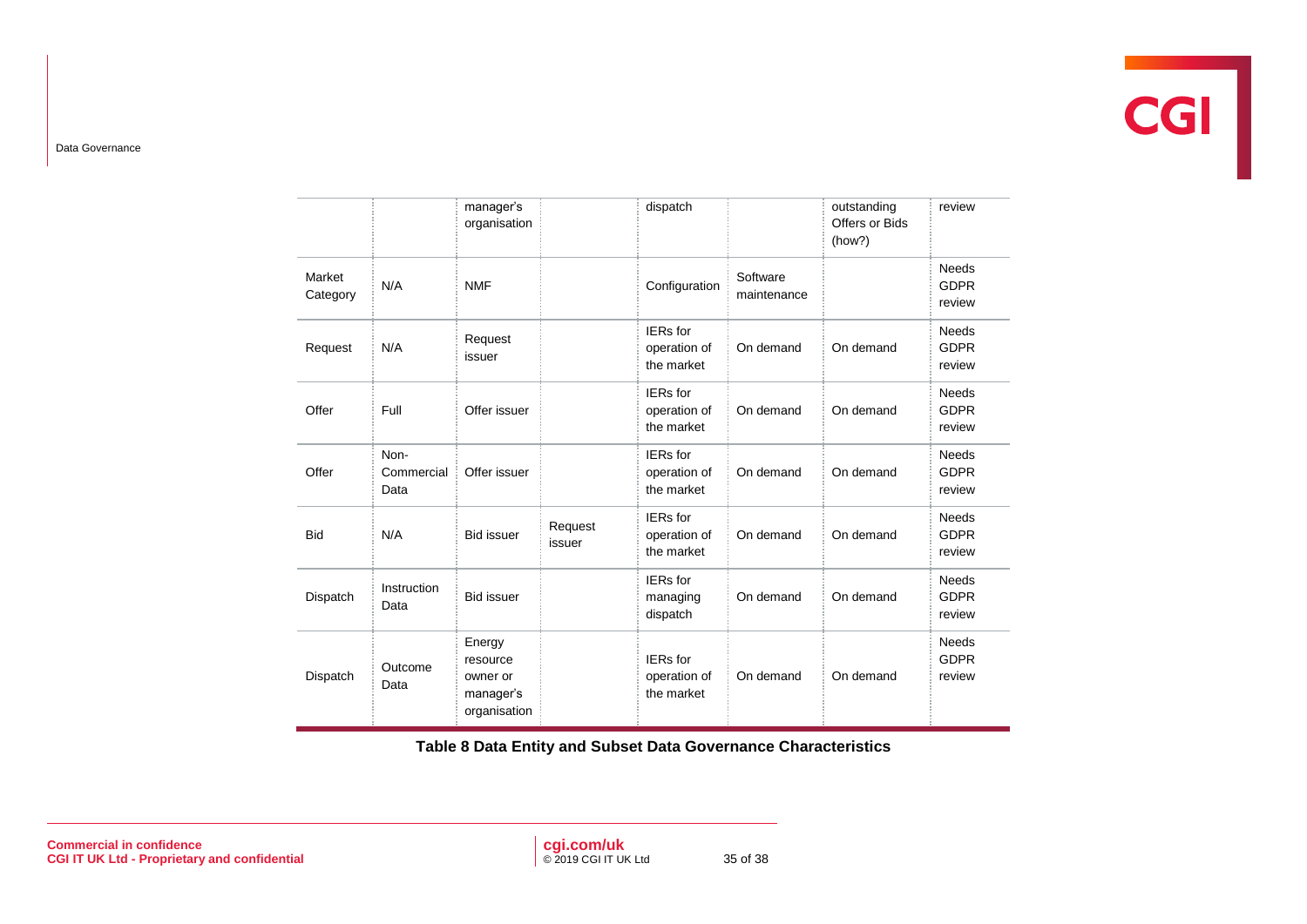Data Governance



## Appendices

<Intentionally empty>

**Commercial in confidence CGI IT UK Ltd - Proprietary and confidential**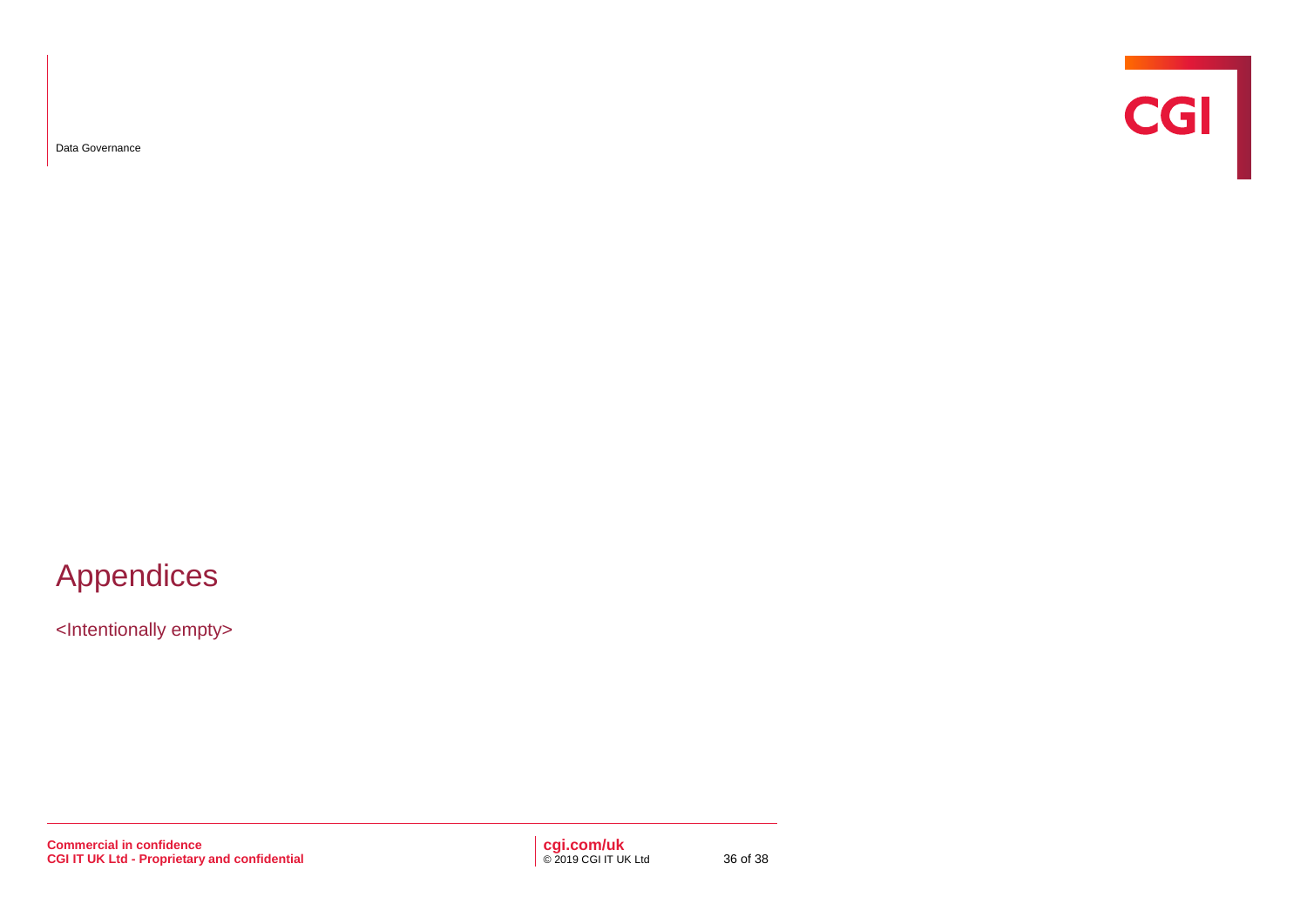**SSEN** >>> Insert Proposal name <<<  $v1.2$ 



#### **PROPRIETARY AND CONFIDENTIAL**

The information contained in this document is confidential to CGI and/or CGI group companies. This document shall not be reproduced in any form or by any mechanical or electronic means, including electronic archival systems, without the prior written approval of CGI. The receiving party may use this document and the information contained in it for the purpose of evaluating CGI's proposal only. Any personal data included in this document must not be replicated, stored or distributed beyond the immediate recipient or used for any purpose other than evaluating the document.

This proposal is subject to contract and shall not be binding unless and until execution by CGI and SSEN of a final agreement in relation to the proposal, containing the terms and conditions that will govern the relationship between the parties. Any final agreement is conditional (inter alia) upon due diligence and customary business investigations by CGI. The results of such due diligence and/or investigations may impact upon content of this proposal, including the business structure, business terms and financial arrangements.

If you have received this document by mistake, note that the reading, the reproduction or the distribution of this document is strictly forbidden. You are hereby requested to inform us by telephone at +44 0845 070 7765 and to return this document by special delivery marked for the attention of Peter Simister.

Except where indicated otherwise, all names, trademarks, logos and brands (registered or not) referred to in this document are the property of a company in the CGI group or its licensors.

The information in this discussion paper is submitted on 17 May 2019 - v1.2 on behalf of CGI by the following authorised representative:

Peter Simister Technical Architect CGI IT UK Ltd 14th Floor, 20 Fenchurch Street, London, EC3M 3BY Tel: +44 0845 070 7765